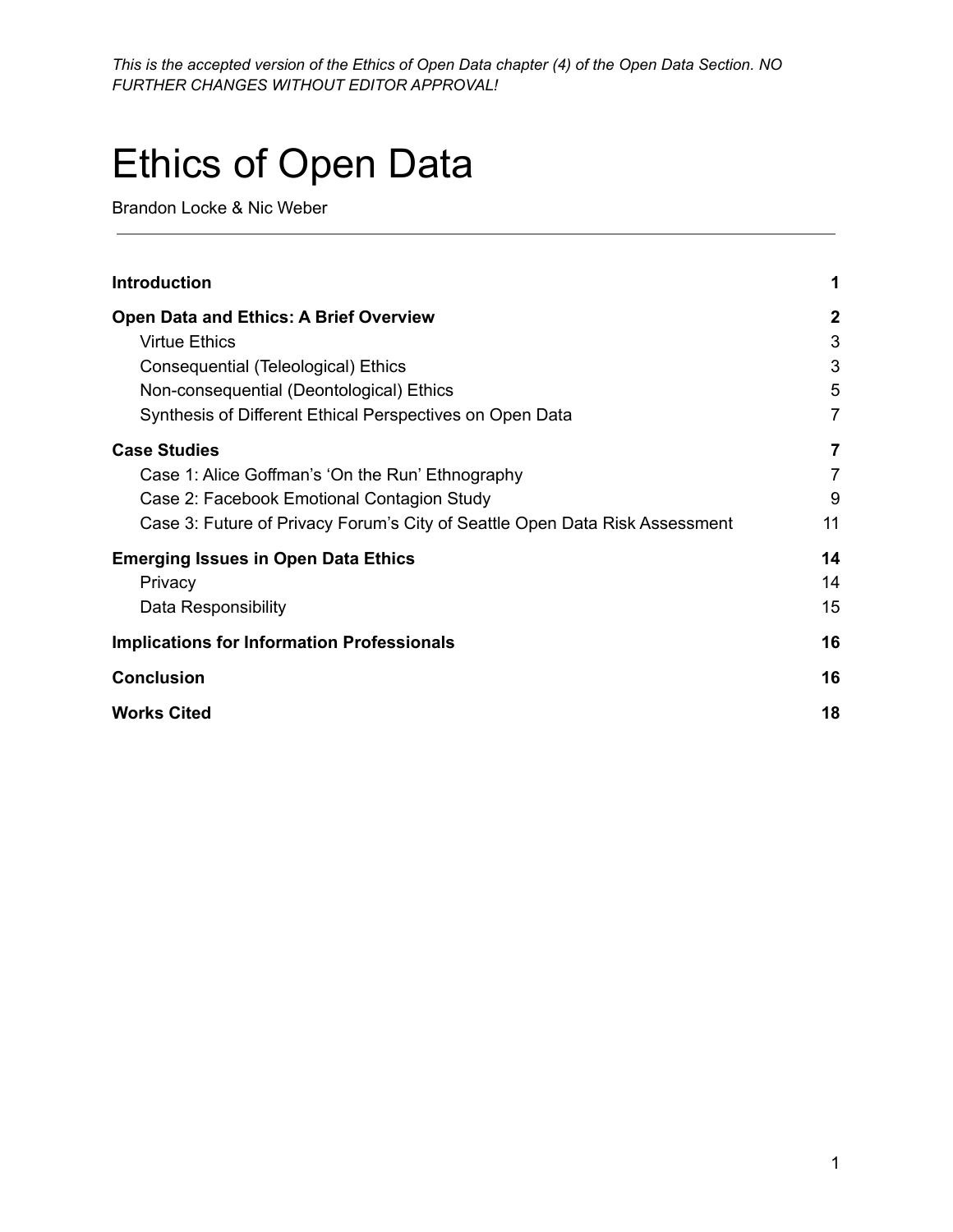# <span id="page-1-0"></span>Introduction

This chapter addresses emergent ethical issues in producing, using, curating, and providing services for open data. Our goal is to provide an introduction to how ethical topics in open data manifest in practical dilemmas for scholarly communications and some approaches to understanding and working through them. We begin with a brief overview of what can be thought of as three basic theories of ethics that intersect with dilemmas in openness, accountability, transparency, and fairness in data: Virtue, Consequential, and Non-consequential ethics. We then map these *kinds* of ethics to the practical questions that arise in provisioning infrastructures, providing services, and supporting sustainable research in science and scholarship that depends upon open access to data. Throughout, we attempt to offer concrete examples of potential ethical dilemmas facing scholarly communication with respect to open data, and try to make clear what kinds of ethical positions are helpful to practitioners. In doing so, we hope to both clarify the ethical questions facing librarians doing practical work to support open data access, as well as situate current debates in the field with respect to these three kinds of ethics.

# <span id="page-1-1"></span>Open Data and Ethics: A Brief Overview

Ethics can be practically framed as "the study of the general nature of morals and of the specific moral judgments or choices to be made by a person." <sup>1</sup> This definition situates ethics as a matter of individual choice, but of course the choices we make as individuals have broad impacts on the communities we are part of, serve, and wish to see flourish. That is, ethics is often practically framed as the result of individual choices and actions, but ethics also encompasses the implicit and explicit values of an institution, community of practice, or even group of researchers. The relationship between individual choice and collective action is particularly relevant for scholarly communications where curators, librarians, and policy makers collaboratively work to provide regular and unfettered access to resources needed to conduct research, develop guidelines or regulations that govern ethical behavior, and practically implement standards that encode or formalize these rules. It is important to acknowledge at the beginning of this chapter that morals and judgements, whether individual or collective, don't arise from the ether - they are grounded in beliefs about what is right, just, or serves the greater good given an alternative set of choices. The ethical dilemmas faced by a community of practitioners are often about deciding what is right, how justice is enacted and preserved, or what choices we make to produce the greatest good for the communities on whose behalf we work.

Broadly speaking, ethics are often broken down into an answer to three questions about **how** to make the "right" or correct choice:

<sup>1</sup> Stuart A. Burns, "Evolutionary pragmatism, a discourse on a modern philosophy for the 21st century." *The purpose of ethics* (2012), http://www3.sympatico.ca/saburns/index.htm.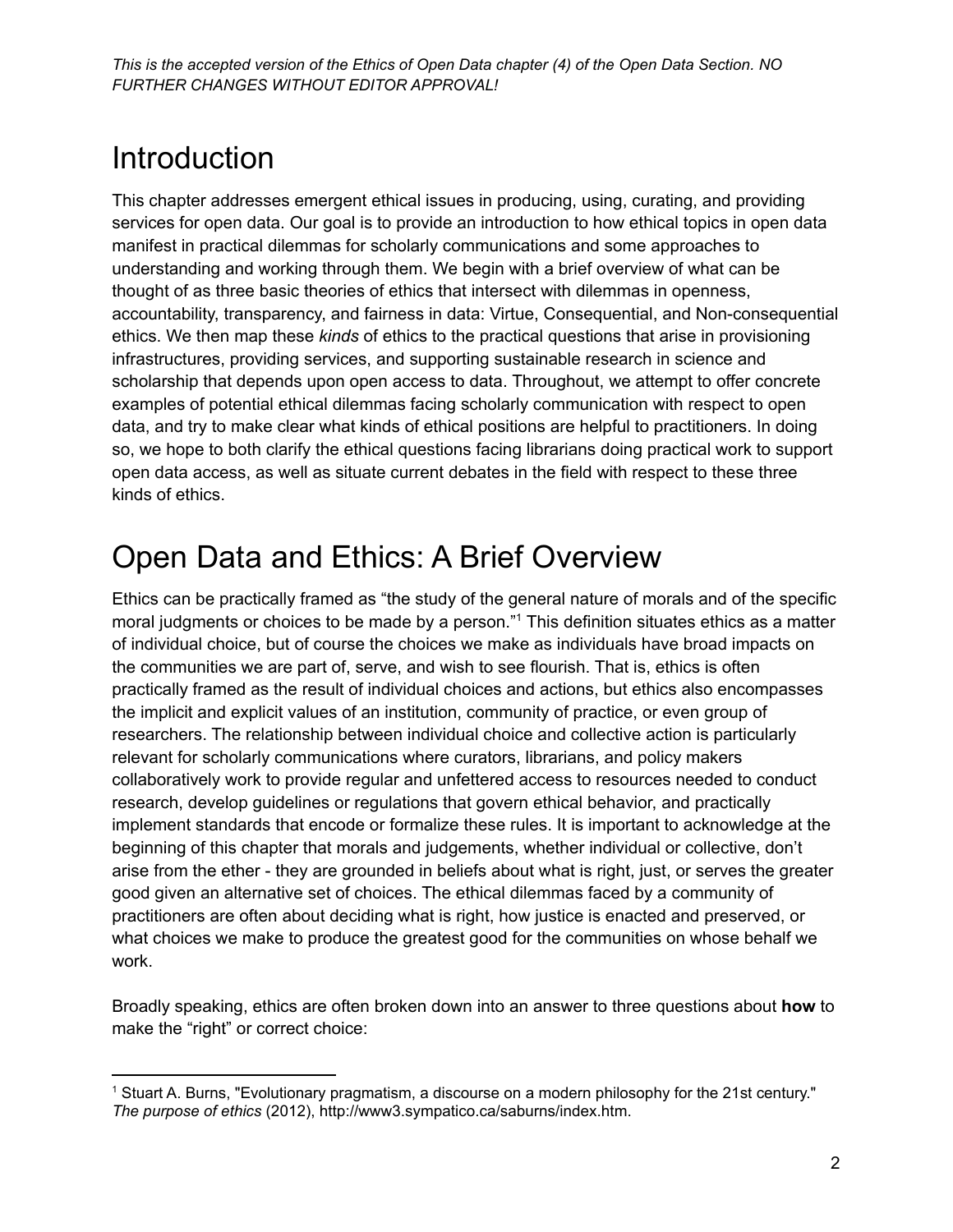- 1. Virtue ethics: *What action best exemplifies a high moral character? 2*
- 2. Consequential (or Teleological) ethics: *What action best achieves desired consequences? 3*
- 3. Non-Consequential (or Deontological) ethics: *What action best adheres to established rules*? 4

In the following subsections we explain how these questions can be reframed and made specific to the context of scholarly communication and open data.

### <span id="page-2-0"></span>Virtue Ethics

Virtue ethics focus on the moral character of the action or policy. An approach to open data through a virtue ethics standpoint may say, "Broader access to more information is inherently good for the scholarly community. How can we provide access to our research materials to the most people possible?" While this perspective remains amenable to personal interpretations and understandings, there are a few different aspects one may pursue.

For example, consider data access and reuse justice: Do some instances of data sharing privilege particular people or groups, or does anyone who is interested have free and equal access?

When data is published freely online, anyone with sufficient technology and internet access is free to view and evaluate the data that was produced in the course of research or other data collection processes. When data is not published openly online, some may gain access to data through paywalls, or professional networks, but many others would not. Gatekeeping in this manner, even when unintentional, means that the data would be used only by people with personal connections, or people who have the time and knowledge to make a request. Open licensing, as one alternative, could allow individuals interested in the data to not have to seek out explicit permission to use or modify the data, which likewise removes a barrier to usage that is often more difficult for people without a connection to the creator or an impressive institutional affiliation. Further embrace of open research methods, such as non-proprietary formats, clear documentation, open source software, and open code minimizes barriers to data access, and adheres to principles of virtue ethics that seek fair and just access and use to all potential users.

Some questions faced by those working under a virtue ethics umbrella in scholarly communication include:

<sup>2</sup> Rosalind Hursthouse and Glen Pettigrove, "Virtue Ethics", *The Stanford Encyclopedia of Philosophy* (Winter 2018 Edition), Edward N. Zalta (ed.).

https://plato.stanford.edu/archives/win2018/entries/ethics-virtue/.

<sup>3</sup> Walter Sinnott-Armstrong, "Consequentialism", The Stanford Encyclopedia of Philosophy (Summer 2019 Edition), Edward N. Zalta (ed.). https://plato.stanford.edu/archives/sum2019/entries/consequentialism.

<sup>4</sup> Larry Alexander and Michael Moore, "Deontological Ethics", The Stanford Encyclopedia of Philosophy (Winter 2020 Edition), Edward N. Zalta (ed.).

https://plato.stanford.edu/archives/win2020/entries/ethics-deontological.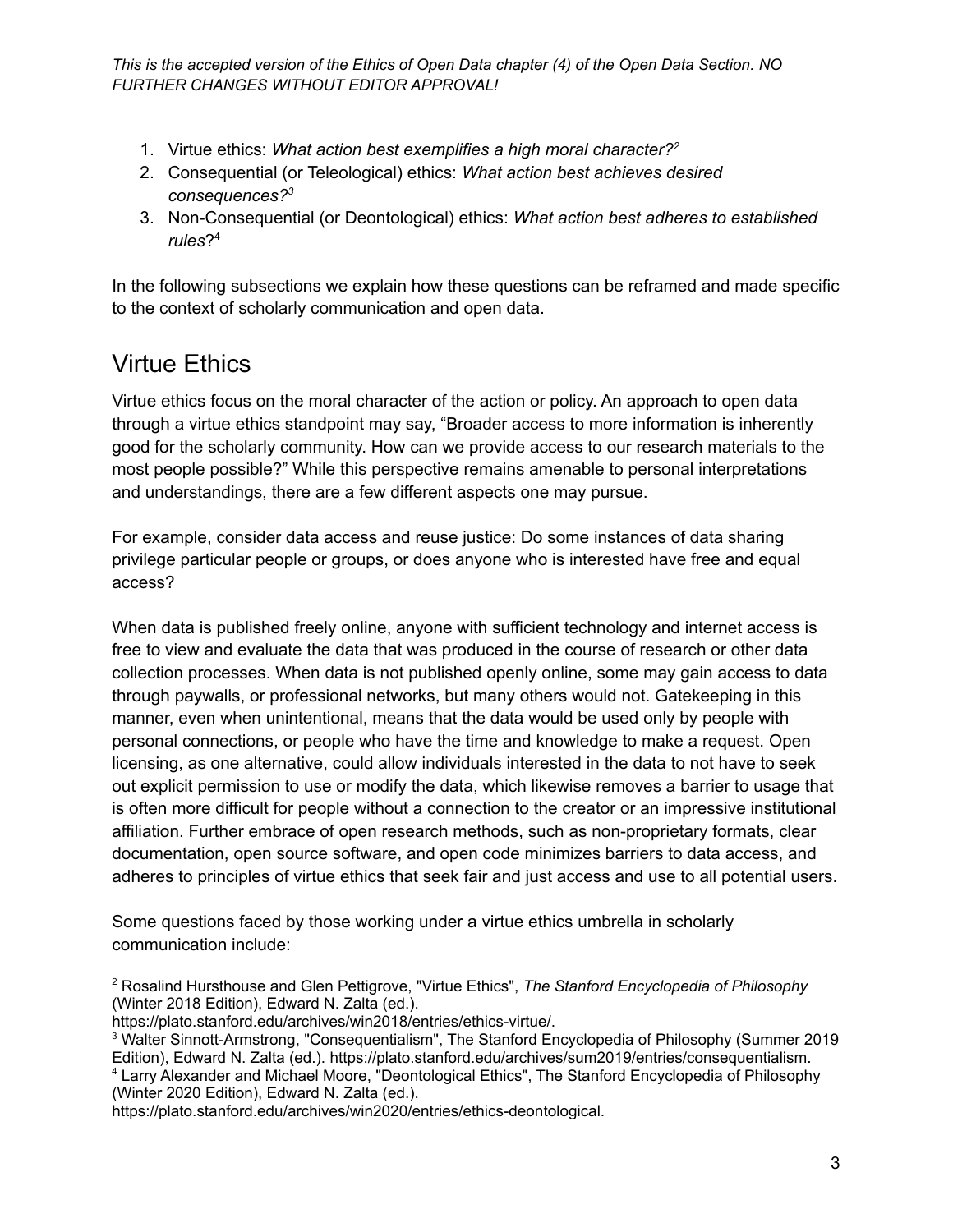- What is the just and fair way to provide access to data?
- What are the rights of human participants, and what are their reasonable expectations for being notified about the use of their personally identifiable information?
- What are the moral obligations of researchers in sharing data as a common pool of resource that can be expediently reused?

### <span id="page-3-0"></span>Consequential (Teleological) Ethics

Consequential ethics is often framed around utilitarian notions of how the greatest net benefit can be achieved through individual and collective action. A consequential approach to open data would weigh the potential benefits of making data available against the potential harms of doing so. There are many arguments for greater openness providing the greatest good from the creation and curation of data, but data openness may also bring potential harm.

### Scholarly Research Data

In academia, many argue that open data derives benefits for the creator of the data, the health of a scholarly community, and for the efficient and fair reuse of data. <sup>5</sup> Creators of open data see greater scholarship impact metrics, such as increased citations and downloads on research articles and associated datasets, on open access materials than on paywalled or privately held research materials (e.g. Piwowar and Vison, 2013, Christensen et al., 2019, Colavizza et al., 2020). The scholarly community benefits by encouraging reproducibility, and allowing other scholars to critique or verify results of empirical studies. Other researchers benefit from open data by having a greater number of resources to build upon in effectively designing and conducting research.

### Government, Nonprofit, and Corporate Data

There are also many benefits to data openness outside the academy. Government agencies (local, state, and federal level), NGOs, and corporations often make some amount of data open and available to the public to encourage transparency and economic, social, and political innovations. The citizens, patrons, and partners of these organizations also value open data because it can be used (at least in theory) to hold organizations accountable for the work they're doing, and develop trust with stakeholders.<sup>6</sup> Another benefit of these types of open data is that the data collected can be used by community members, including businesses and nonprofits, enabling more organizations and individuals to glean insights into the area without the expense,

<sup>5</sup> Laure Perrier, Erik Blondal and Heather MacDonald, "The views, perspectives, and experiences of academic researchers with data sharing and reuse: A meta-synthesis," *PLOS ONE* 15(6): e0229182 (2020); https://doi.org/10.1371/journal.pone.0229182.

<sup>&</sup>lt;sup>6</sup> Mariin Janssen, Yannis Charalabidis and Anneke Zuiderwijk, "Benefits, adoption barriers and myths of open data and open government," *Information systems management* 29:4 (2012): https://doi.org/10.1080/10580530.2012.716740.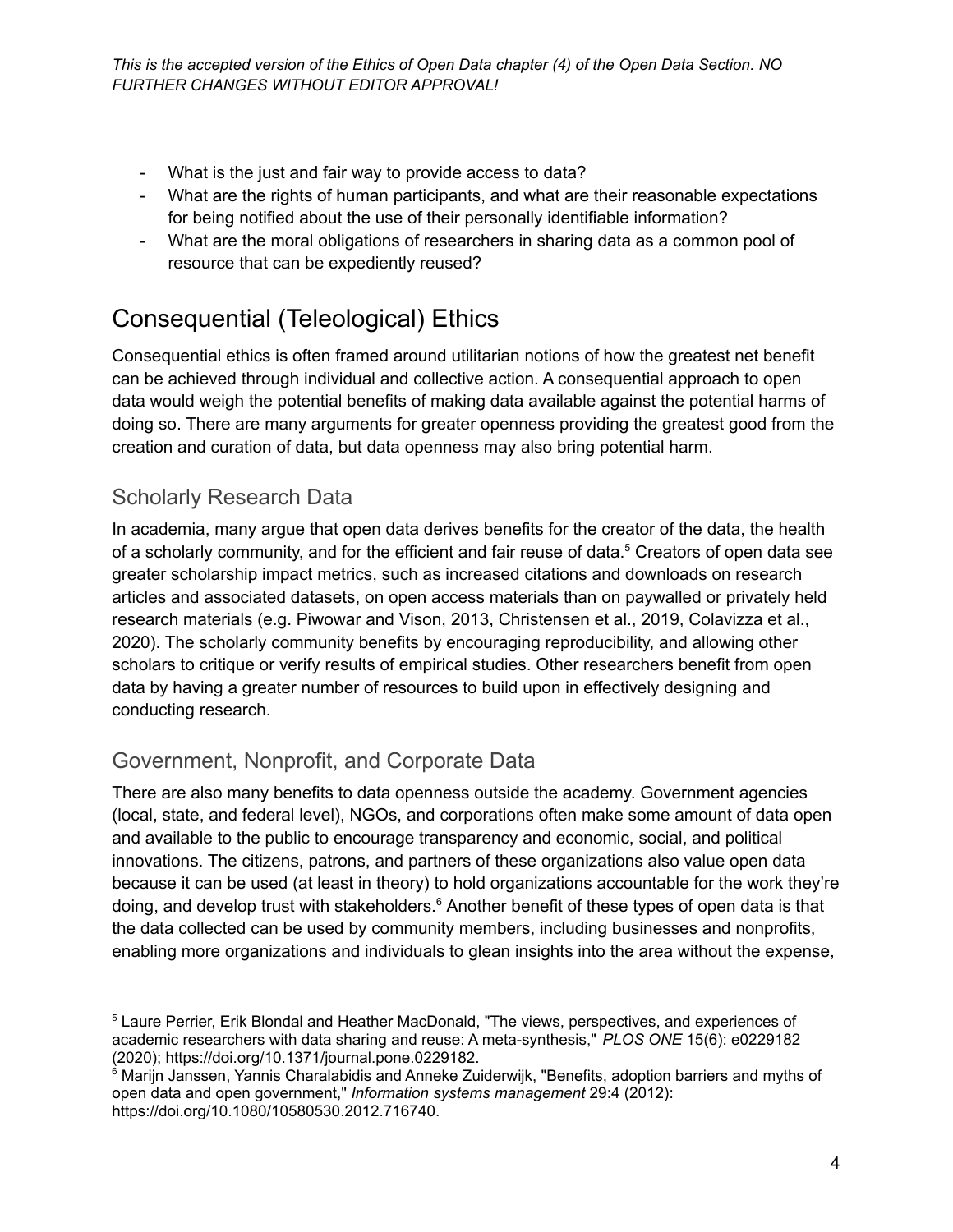time, and (in some cases), intrusiveness of collecting the data on their own.<sup>7</sup> In this context, open data can benefit the community or communities that are being represented, the organizations that are making the data available, and the public at large.

### Increasing Benefits and Minimizing Harms

From one perspective, the more open and accessible the data is, the more potential benefit it could bring. In other words, data licensed under CC-BY or similar schemes would enable the largest potential reuse possibilities, without deterring uses that may be commercial or mandating that any users use the same open license. Putting data into the public domain, or using a CC0 license could garner even greater impact among user communities, though it may ultimately be detrimental to the dataset's creator by potentially reducing citations.

However, any harm caused by the data's release would negate the benefits derived from making data openly accessible and available. This harm may be enacted through a number of different ways—personally identifying information may be improperly disclosed, or data that highlights a particular marginalized community could allow people to further marginalize that community. Individuals may also feel negatively about the process if they are not properly informed of the data collection, or if they see the data reused in ways that they did not expect or approve of. These harms are not evenly distributed across society, and largely exacerbate existing inequality and injustice.

Thus, a consequentialist's approach to open data would weigh likely and potential benefits and harms, trying to determine which modes of access create the greatest overall good given the consequences that can be predicted.

Some questions posed by a consequentialist view of ethics are:

- How do we create the greatest utility from data? How can research investments be maximized in terms of credit and benefit that accrue to those that are the subjects of data, and those that are the stakeholders of the results (e.g. the general public)?
- What steps (e.g: de-identification and anonymization, licensing, metadata and documentation) can be taken to minimize harm while still maximizing benefits?
- Which standards enable the efficient and effective reuse of data? How should curators or scholarly communication librarians advocate for and promote the use of open formats, encodings, and even analytic software to promote efficient reuse?

### <span id="page-4-0"></span>Non-consequential (Deontological) Ethics

Non-consequential, or deontological ethics, usually frame morality around adherence to norms, laws, or other authority structures (e.g. compliance with rules established by scholarly societies,

<sup>7</sup> Tim Davies and Zainab Bawa, "The Promises and Perils of Open Government Data (OGD)," *The Journal of Community Informatics* 8 (2), (2012); <http://ci-journal.net/index.php/ciej/article/view/929>.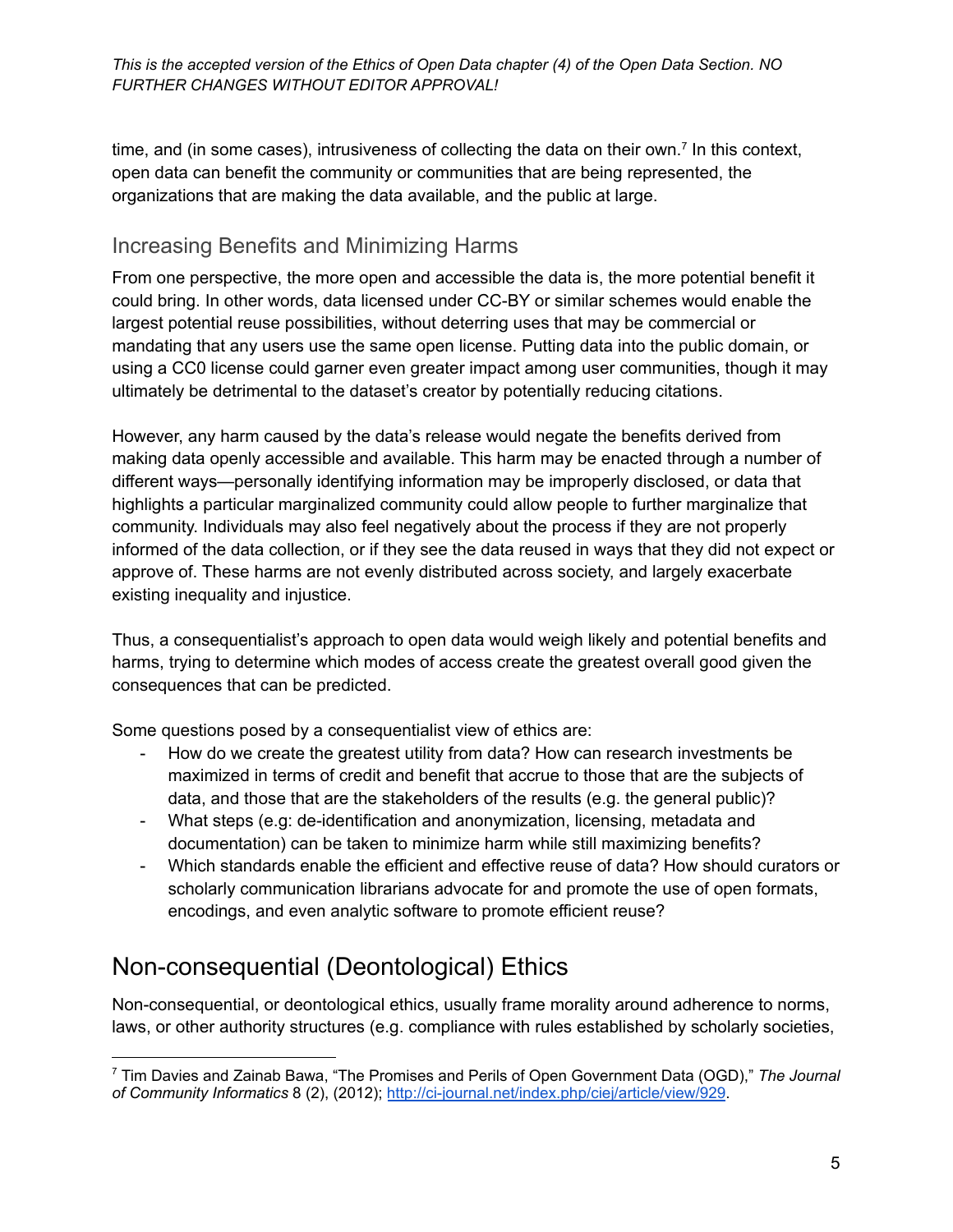codes of ethics). There are many established layers of laws, rules, and best practices concerning the sharing of research data. These stem from laws protecting privacy and intellectual property, funder mandates, institutional rules, and best practices dictated by the scholarly community. Some of these may limit the information you can collect and share, while others may require that you share things openly (though exceptions are usually built into public access requirements).

#### Privacy Laws

When it comes to human subjects, the ways data are collected and shared may be limited by broad federal laws in the locations where subjects live. One of the most well known among these is the US Health Insurance Portability and [Accountability](https://www.hhs.gov/hipaa/for-professionals/privacy/laws-regulations/index.html) Act (HIPAA), which has a Privacy Rule that outlines individuals' rights to control the collection and sharing of their health information. Another impactful law is the European Union's General Data Protection [Regulation](https://eur-lex.europa.eu/legal-content/EN/TXT/HTML/?uri=CELEX:32016R0679&from=EN) [\(GDPR\)](https://eur-lex.europa.eu/legal-content/EN/TXT/HTML/?uri=CELEX:32016R0679&from=EN), which requires anyone who handles human subject data to design systems with privacy in mind, and requires informed consent and privacy rights to individuals.<sup>8</sup> At the current moment, several other countries and a few US states are considering legislation modeled after GDPR, potentially greatly broadening overarching human subject protections.

### Open Access Mandates

When research is funded by a governmental or private entity, funding bodies may have rules mandating that research outputs, including research data, be made publicly available. In 2013, the White House Office of Science and Technology Policy mandated that all federal granting agencies develop a plan to make research publicly available within 12 months of publication.<sup>9</sup> As a result, federal agencies include requirements for data sharing in their terms and conditions documentation. Likewise, many private funding agencies may also require that research materials are published openly, and will include details in grant documentation.

### Institutional Review Boards

If work is being conducted at or in collaboration with a college or university and constitutes human subjects research, research plans (including what data are and are not made publicly available) are subject to the institution's Internal Review Board (IRB), which can approve, require modifications, or disapprove research based on the potential for harms.

<sup>&</sup>lt;sup>8</sup> For more on the impact of GDPR on research data, see Phillips, M., & Knoppers, B. M. (2019). Whose Commons? Data Protection as a Legal Limit of Open Science. *The Journal of Law, Medicine & Ethics*, *47*(1), 106–111. [https://doi.org/10.1177/1073110519840489.](https://doi.org/10.1177/1073110519840489)

<sup>9</sup> White House Office of Science and Technology Policy, I*ncreasing Access to the Results of Federally Funded Research*, Memorandum for the Heads of Executive Departments and Agencies, Washington, DC. 2013,

https://obamawhitehouse.archives.gov/sites/default/files/microsites/ostp/ostp\_public\_access\_memo\_2013 .pdf.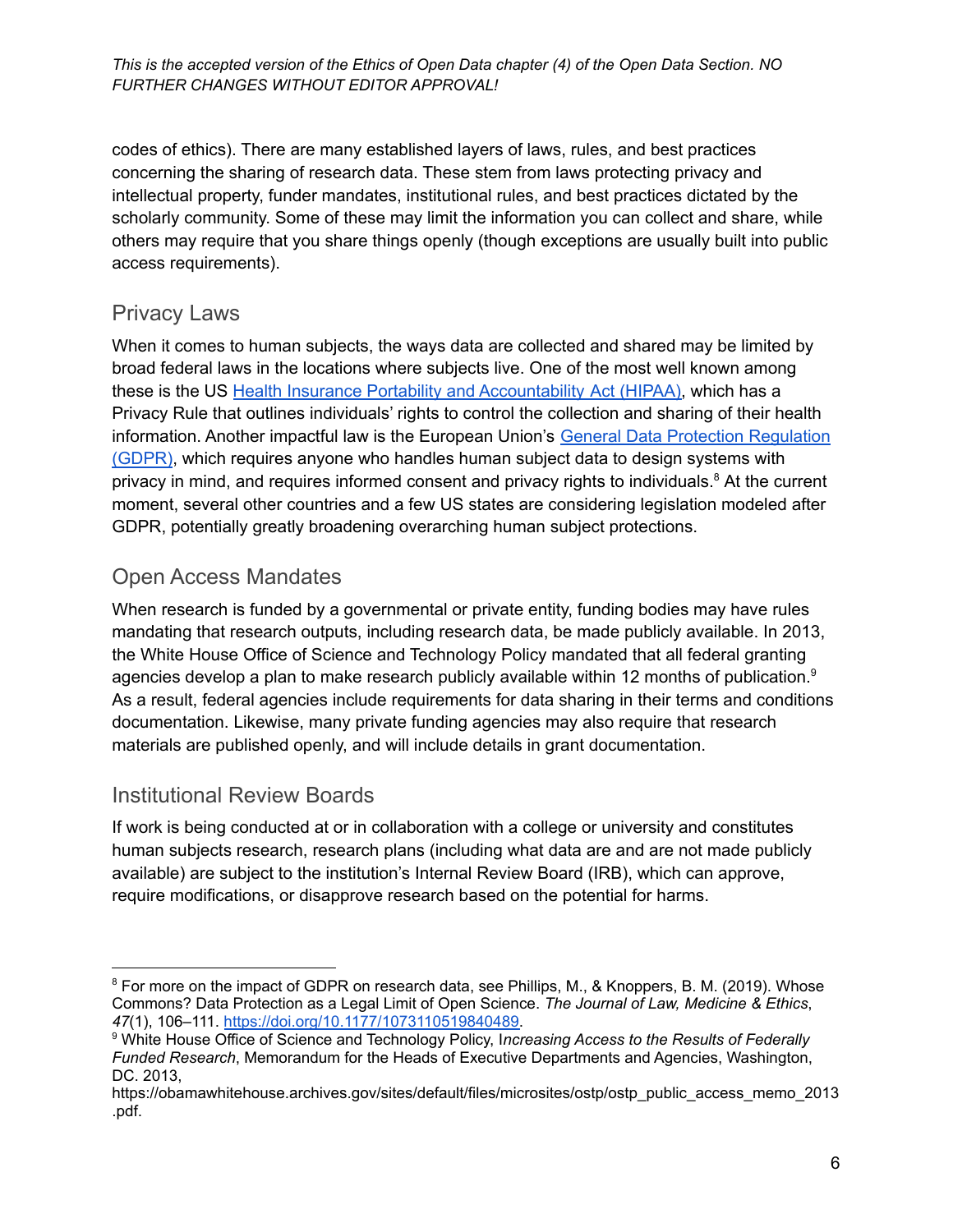Although IRB approval is sometimes misunderstood as the be-all and end-all of research ethics, that is simply not true. While they are an important part of an ethics review, reviews may differ greatly on different campuses, and many historical cases of research malfeasance have been approved by IRB. In addition, IRBs have a fairly narrow scope, and do not generally cover data collection that doesn't include interactions with human subjects, such as public records, remote sensing, or information accessible on personal blogs or social media. Research that uses these types of sources, particularly blogs and social media, can clearly have a negative impact on the safety, well-being, and privacy of people included (see Case 2). Many professional organizations also have best practices and guidelines for data sharing and privacy protections within the relevant research domain, which may offer guidelines that are better suited for the research than IRB, or may cover ethics in areas broader than the IRB scope.

### Limitations of Existing Laws and Norms

It is important to note that there are many other potential harms that fall beyond these different sets of established rules. No set of laws, rules, and norms could cover all potential harms, and researchers and data curators should participate in further processes regarding the potential benefits and harms an open dataset could cause. These processes should best be created in conversation with the community or communities that are most represented or impacted by the dataset, as well as with other scholars or ethicists.

Some questions asked from a non-consequentialist perspective of open data ethics include:

- How do data management practices conform with requirements from funding agencies?
- What laws and regulations (local or national) govern the sharing of data? What role should curators play in enforcing and upholding these rules?

### <span id="page-6-0"></span>Synthesis of Different Ethical Perspectives on Open Data

What makes ethics interesting and difficult in the context of open data, and scholarly communications more generally, is that the choices between one ethical perspective and another are often about differences in *degree* rather than *kind*. In other words, ethical choices related to open data are about balancing virtue, utility, and rule conformance. As practitioners, we rarely have the liberty to make a wholesale choice between, say, utility and virtue. Instead, we are forced to weigh trade-offs between, for example, how much utility can be achieved in providing access to data without compromising things like the privacy rights and expectations of research participants. An example of how these three ethical schools intersect is made clear in questions such as:

- What licenses or clauses in data regulations [non-consequential] can guarantee data are maximally beneficial for reuse [consequential], and how should they be enacted fairly [virtue]?
- Who deserves access, why, and under what circumstances? This includes both the *duties* of those collecting, curating, or managing access to data as well as the *rights* of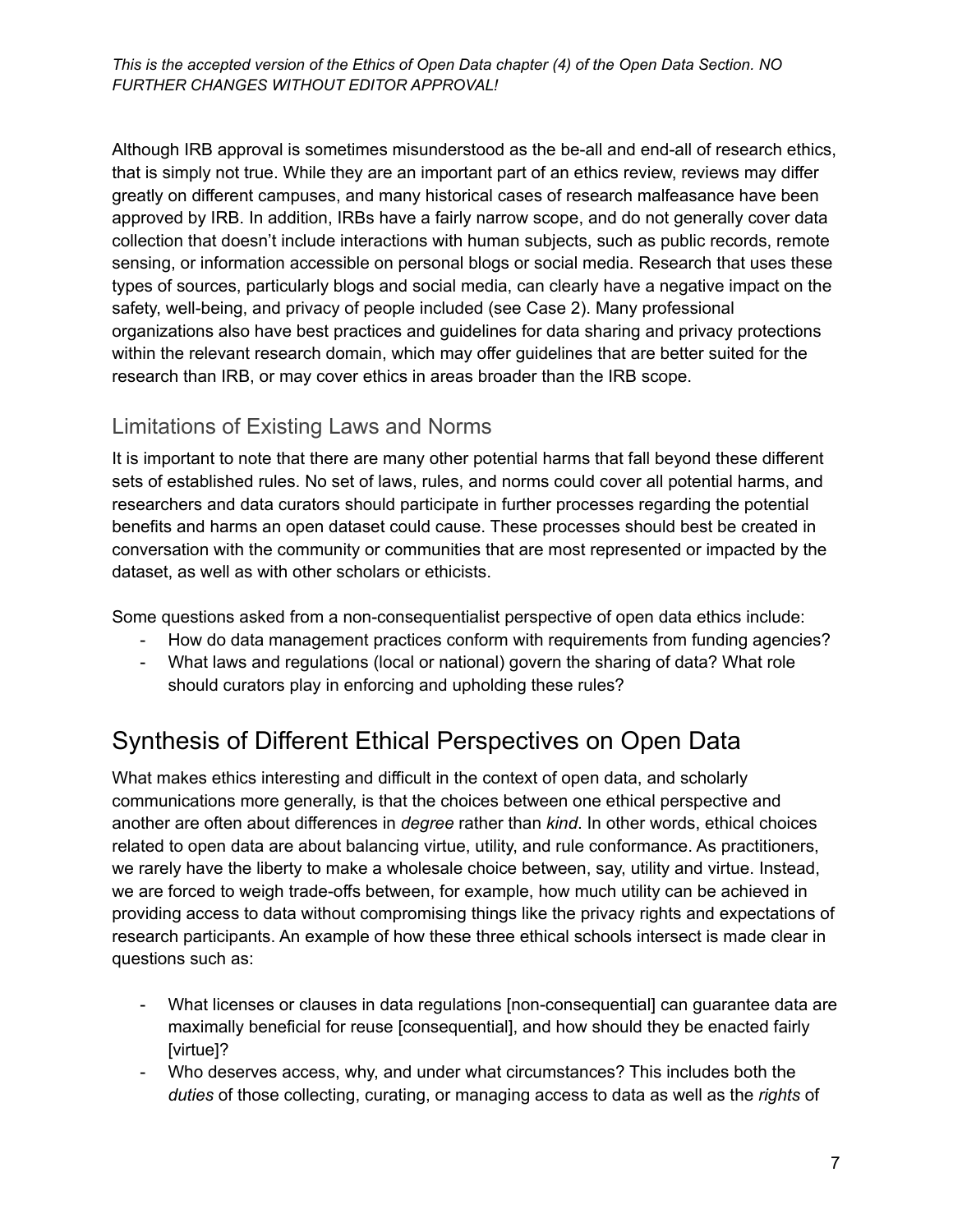individuals that have collected data, and critically those that are the subjects of data collection and the norms and *expectations* of public scholarship, civic governance, etc.

These choices are context-dependent and largely a matter of the institutional setting that practitioners find themselves.

# <span id="page-7-0"></span>Case Studies

In the remainder of this chapter we explore specific cases or topics in open data, and attempt to unpack the normative assumptions behind actors that may be involved. For each case reviewed, we first describe the topic, the stakeholders, and the type of data that are involved. We then attempt to explain ethical trade-offs made, and how these impact access, privacy, intellectual property, or even data quality.

### <span id="page-7-1"></span>Case 1: Alice Goffman's 'On the Run' Ethnography

Some of the most sensitive data generated in the course of empirical research comes from the close study with and of people in their built environments. Observational work that takes seriously the notion of ethnomethodology is, for example, often rooted in practices of reflexivity and participant engagement that places the researcher as a steward of private (personal) information. Increasingly, calls for transparency across the spectrum of qualitative scholarship (e.g. Elman and Kapiszewski, 2014) encourage the open sharing of instruments and data used to generate novel findings when research is conducted with and through participant observation.

In this setting, Alice Goffman's book 'On the Run: Fugitive Life in an American City' (2015) became a crucible for numerous ethical controversies in contemporary qualitative research, ethnography, and sociology. The data collected for Goffman's book came from over 6 years of intensive field work in which Goffman not only observed, but lived in a neighborhood of Philadelphia where she befriended a group of black men eking out a living amongst unjust systems of oppression and lack of social or economic mobility. The book is, regardless of the controversy surrounding its production, an incredible commentary on the vicious cycle that perpetually ensnares young black men in the USA's criminal justice system. As part of her fieldwork, Goffman attended bail hearings, court dates, and observed the harassment of her subjects by police officers as they went about navigating life in a Philadelphia neighborhood.

Where Goffman came under ethical fire in academia was for her positionality in relation to crimes that she observed and arguably participated in. 'On the Run' details a number of episodes in which a crime may have been committed, and many argued that Goffman crossed a line from simply 'participant observation' with her subjects and became implicit in actions that were criminal.<sup>10</sup> The documentary evidence of these controversial events were recorded in

<sup>10</sup> Steven Lubet, *Interrogating ethnography: Why evidence matters*. (New York: Oxford University Press, 2018).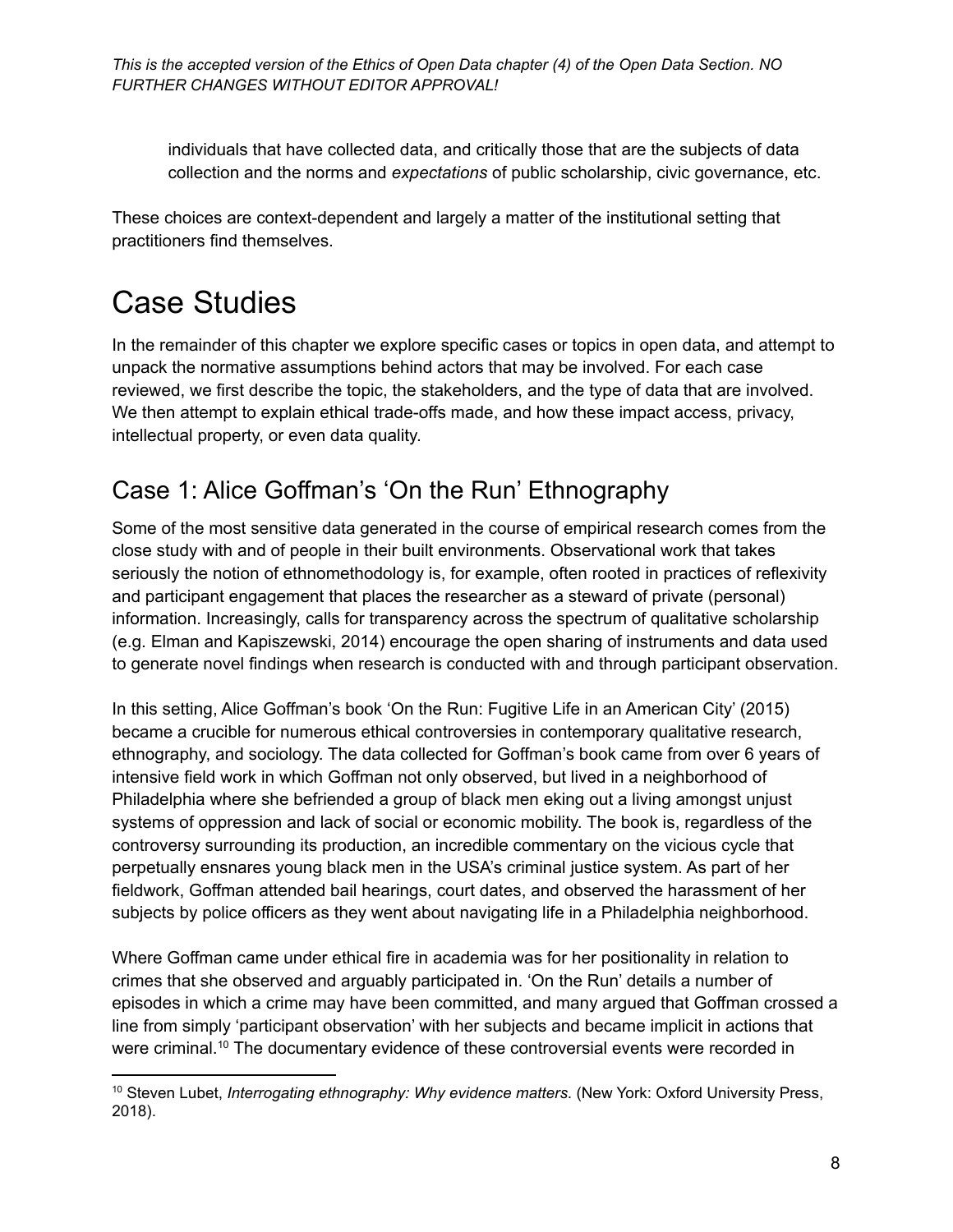Goffman's ethnographic fieldnotes - which after publication - became highly sought after by scholars (as well as law enforcement) looking to substantiate claims that seemed, on their face, difficult to square with official records of crimes, hospitalizations, and reported locations of her research participants. In both anthropology and sociology ethnographic fieldnotes are rarely shared between researchers or made publicly available for secondary analysis.<sup>11</sup> Controversially, Goffman destroyed all of her fieldnotes upon completing the project. The destruction of this data was justified as a way to protect participants, and shut a door to future criminal investigations.

### Ethics at Stake

Part of what has made the controversy of Goffman's work so intense and salient for scholarly communications comes from the notion that a researcher places themselves as the final arbiter in determining what should be done with information collected during the course of a research project. While institutional review boards (IRBs) are often helpful at initially determining risk and credentialing researchers for the ethical management of data, IRBs are not, solely, responsible for the continued management and safeguard of sensitive information when a research project ends. In fact, some IRBs encourage researchers to destroy data to minimize institutional risk upon the end of a sanctioned data collection and analysis period.<sup>12</sup>

Critics of Goffman's destruction of her empirical data do so through a consequentialist framework - arguing that, instead of adhering to principles of transparency and research accountability, she violated her ethical duty to provide evidence that could support claims made in her book. In a normative ethical framework there are many additional questions about the alternative decisions that were available to Goffman. For example, working with data curators she might have, instead of destroying these fieldnotes, created a dark archive of her research field notes which would embargo access for an extended period of time (e.g. 25 years and beyond). Doing so would allow scholars in the future to access her work after legal statute of limitations expired. In taking this route Goffman would have been making a tradeoff that had consequential ethics (achieving the best outcome for ensuring the validity of her findings) and virtue ethics (which would have privileged the protection of her research participants). But, doing so requires trust that such an archive could readily be protected from law enforcement's inquiry, and that there were sufficient long-term preservation policies in place to ensure that a substantial amount of effort in curating this data could be sustained over time. There are, in fact, few examples of how this 'dark archive' proposal may have been practically achieved. In the

<sup>11</sup> Victoria Reyes, Victoria. "Three Models of Transparency in Ethnographic Research: Naming Places, Naming People, and Sharing Data." *Ethnography* 19, no. 2 (June 2018): https://doi.org/10.1177/1466138117733754.

<sup>&</sup>lt;sup>12</sup> Jessica Mozersky, Heidi Walsh, Meredith Parsons, Tristan McIntosh, Kari Baldwin and James M. DuBois, "Are we ready to share qualitative research data? Knowledge and preparedness among qualitative researchers, IRB Members, and data repository curators," *IASSIST Quarterly* 43(4):952 (2020), https://doi.org/10.29173/iq952.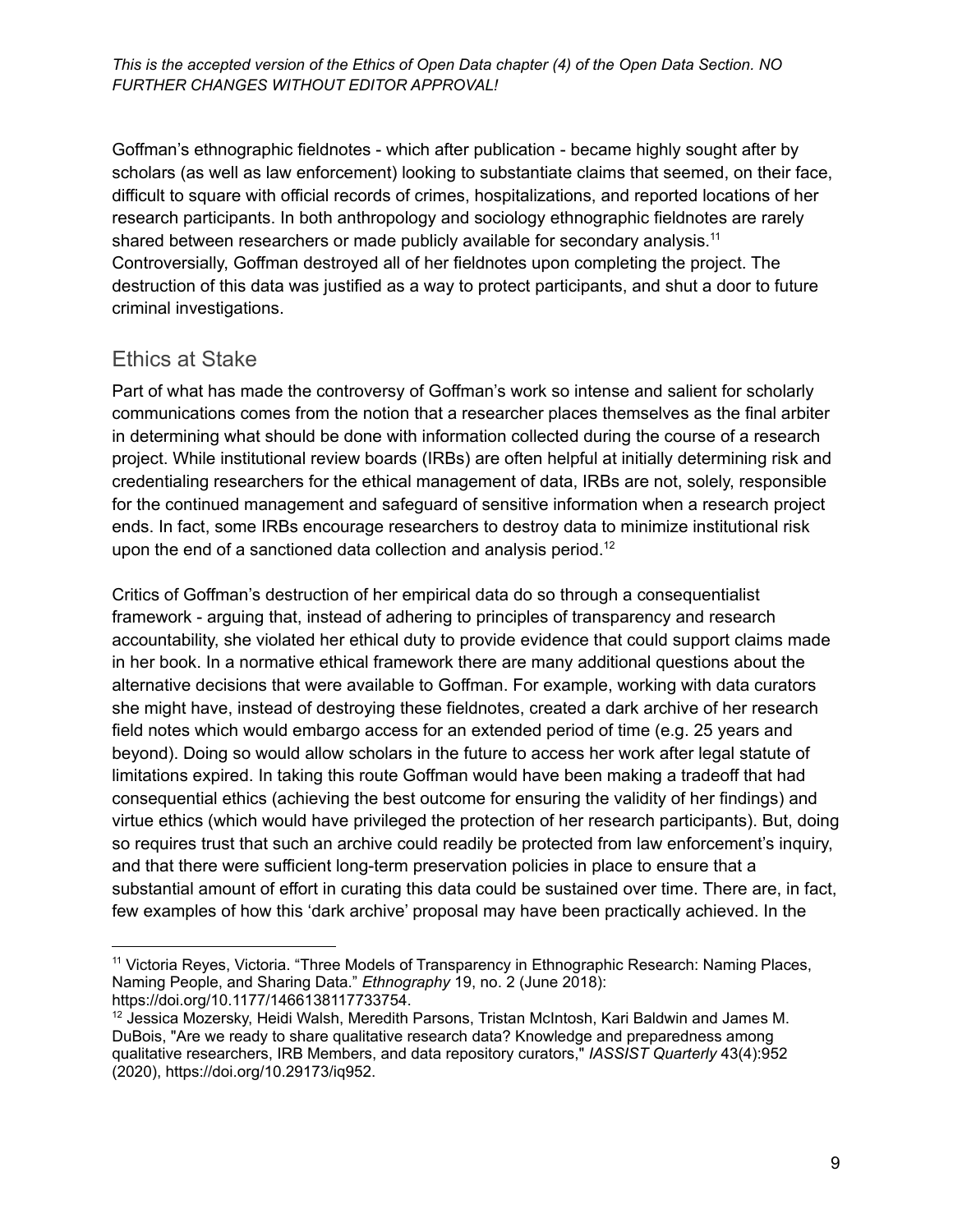USA (where Goffman is located) there is only one data repository solely dedicated to the curation of qualitative research data (the Qualitative Data Repository) which has only been in operation since 2014. One can hardly fault Goffman for not being up to speed on alternative choices available, and in some sense adhering to the best practices recommended by an IRB.

For information professionals, the ethical choices available for managing and preserving data may seem clear and straightforward - but practically speaking the ability to identify and pick out institutional mechanisms that can preserve one's data remains a challenge. In Goffman's case there was a disciplinary legacy, IRB policies, and research positionality that impacted ethical decisions around data access. Each of these factors influenced a decision to destroy data that could and might have been otherwise preserved and made accessible into the future.

### <span id="page-9-0"></span>Case 2: Facebook Emotional Contagion Study

The second case study of open data ethics that we explore in this chapter is related to the collection of human subject data that is purported to be open and free for research use. In 2014 researchers at Facebook conducted a study in which they manipulated the news feeds of 700,000 users of the online social networking platform. <sup>13</sup> The goal of this work was to understand the impact of post contents on the users reported 'well being' (in social psychology the concept of well-being relates to their 'moment to moment emotional experiences' and overall life-satisfaction). The authors of this study were, in some sense, trying to refute early studies of social comparison - which holds that the emotion of news posts correlate inversely with an end-user's feelings of well being. That is, if a news post is positive then a user will report negative well-being (e.g. the feeling of being "alone together"), and negative posts invoke feelings of compassion and solidarity (e.g. misery loves company). The study demonstrates that even with 'positive' news the end-user can experience negative and positive emotions - that the relationship between post sentiment and end-user well being is not as directly (negatively or positively) correlated as has been previously reported. This study is unique, however, in that the authors are not depending upon self-reports, but instead mining social media logs of users to infer their sentiment and well-being.<sup>14</sup> The controversial nature of this mining is well reported, but what sparked outrage was the finding that by invoking negative feelings (that is, the researchers injected negative emotional content into a user feed) a Facebook user can experience acute levels of low well-being. This means that, in a sense, the Facebook researchers were invoking negative well-being in users for the sake of conducting their research. Research interventions that cause harm to participants are often very closely regulated by an IRB, and strict controls are supposed to be in place for such procedural research. However, it was unclear whether or not these researchers had taken such steps. In

<sup>13</sup> Adam D. Kramer, Jamie E. Guillory and Jeffrey T. Hancock, "Experimental evidence of massive-scale emotional contagion through social networks," *Proceedings of the National Academy of Sciences* 111 (2014): https://doi.org/10.1073/pnas.1320040111.

<sup>&</sup>lt;sup>14</sup> Timothy Recuber, "From Obedience to Contagion: Discourses of Power in Milgram, Zimbardo, and the Facebook Experiment," *Research Ethics* 12, no. 1 (January 2016): https://doi.org/10.1177/1747016115579533.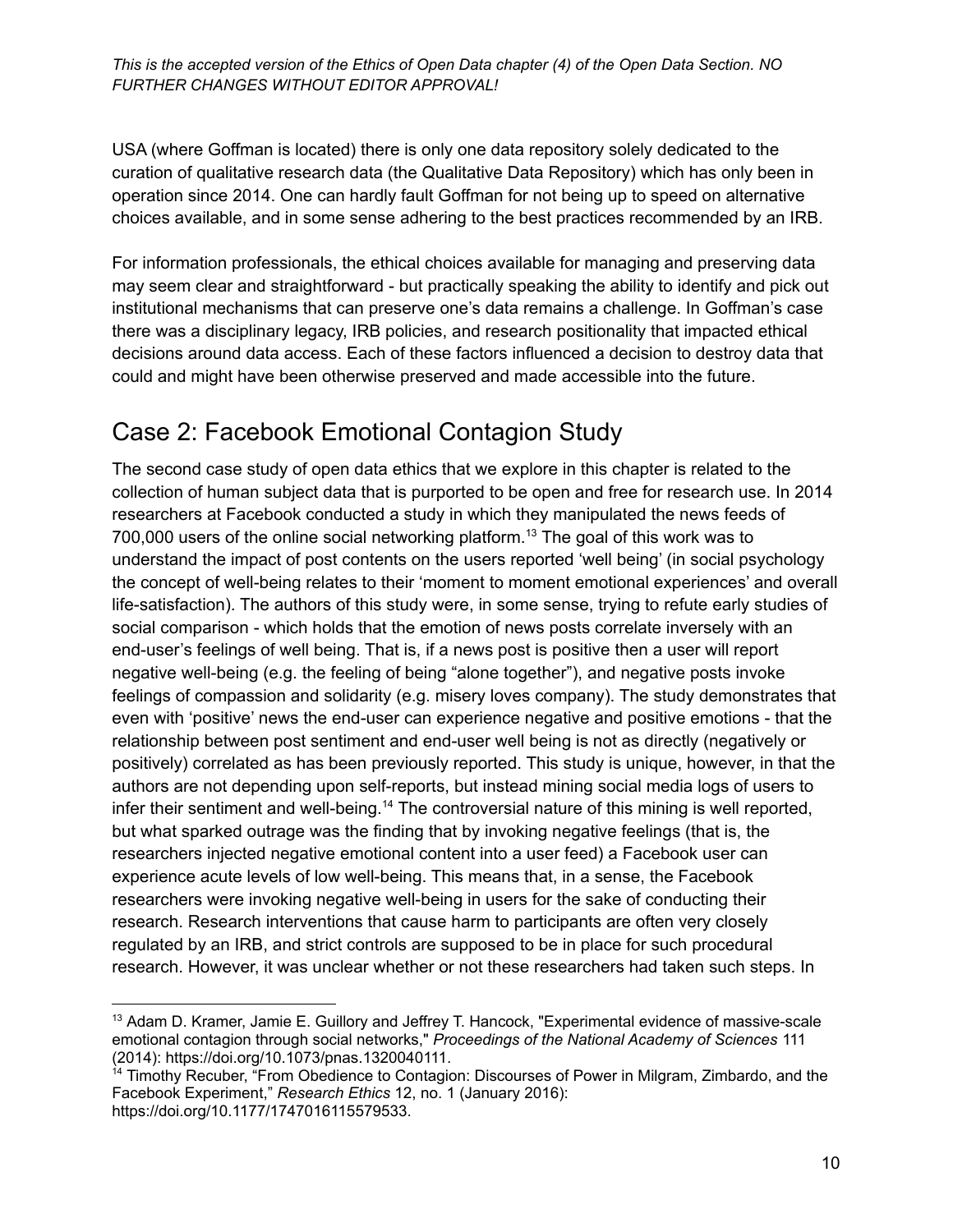post-publication reporting, there were numerous conflicting reports about whether or not IRB clearance had been obtained, how the interventions were controlled, and what if any outreach to harmed participants occurred.<sup>15</sup>

In an interview after publication the editor of the article - when asked about its contribution to 'well-being' studies - stated that, "I think it's an open ethical question. It's ethically okay from the regulations perspective, but ethics are kind of social decisions." 16 Indeed, the Common Rule which governs medical and behavioral research - states that not only should research participants be informed of the studies they are participating in (and facebook users were not informed of their participation) but that researchers should take care not to actively knowingly cause harm if it does not outweigh the significance of the findings of the research (broadly construed).

Ethically, what is at stake in the post-hoc analysis of the Facebook emotional contagion study is a confluence of all three ethical positions. From a Facebook user's perspective - the purposeful manipulation of how posts are promoted and displayed to their social network violates assumed virtue of the platform; users have a common and justified assumption that their personal posts are treated fairly by the service provider - when that assumption is manipulated for research purposes it would seem to violate both an implicit norm (that they are treated equally on the platform) and explicit norm (a 'common rule' that governs ethical behavioral research). When both of these norms are violated then ethically the data shouldn't be considered purely open, but that user data was co-opted and manipulated to meet a narrow research purpose (as argued by Selinger & Hartzog, 2016). From a consequentialist perspective, this study could be ethical if the collected data - whether publicly available or not - resulted in findings that were highly valuable to a research phenomenon. But, many have argued that the co-opting and manipulation of users taints the research findings - and that interpretations that might be gleaned are therefore of little value when relationships between service providers, users, and researchers are contested.<sup>17</sup> Finally, from a deontological perspective of adhering to rules - it remains, as we stated earlier, unclear from multiple ethical viewpoints whether or not this research conformed with ethical obligations of informed consent. Surely, users who agree to terms-of-service agreements that are lengthy and do not clearly explain the reuse of their personal data are unaware that they may be, unwittingly, enrolled in social experiments. These ethical issues are complex in the context of social media platforms, user expectations, and research data collection. Where norms are assumed, and contexts of good will are violated - its hard to argue that data, even when accessible, is reasonably "open" for researchers to ethically

<sup>&</sup>lt;sup>15</sup> Evan Selinger and Woodrow Hartzog, "Facebook's Emotional Contagion Study and the Ethical Problem of Co-Opted Identity in Mediated Environments Where Users Lack Control," *Research Ethics* 12, no. 1 (January 2016): https://doi.org/10.1177/1747016115579531.

<sup>16</sup> Adrienne LaFrance, "Even the Editor of Facebook's Mood Study Thought It Was Creepy," *The Atlantic*, 2014.

<sup>&</sup>lt;sup>17</sup> Blake Hallinan, Jed R Brubaker, and Casey Fiesler, "Unexpected Expectations: Public Reaction to the Facebook Emotional Contagion Study," *New Media & Society* 22, no. 6 (June 2020): https://doi.org/10.1177/1461444819876944.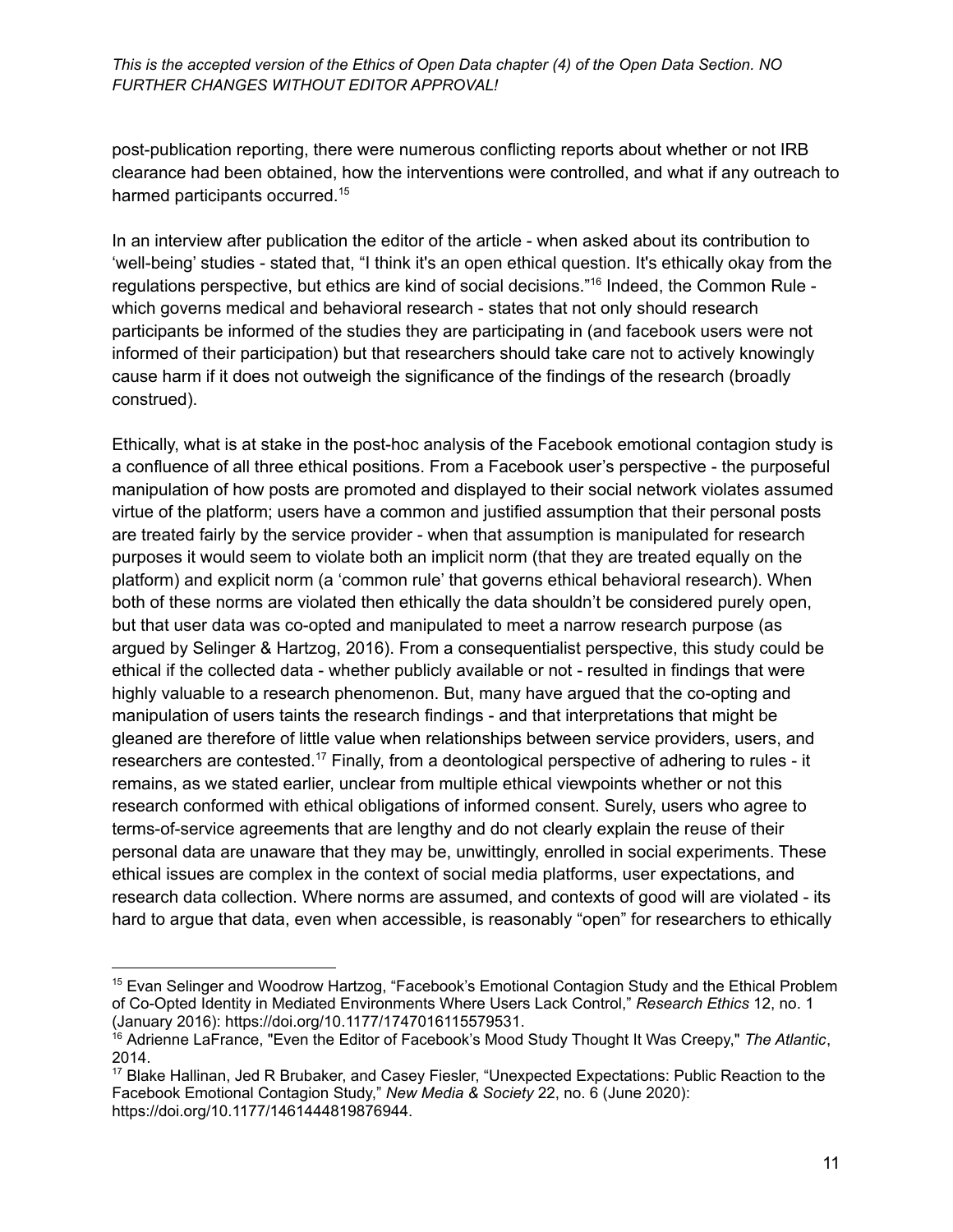use. That the experimental conditions require the manipulation of users on the Facebook platform further throws into doubt whether or not the findings can and should be trusted.

### <span id="page-11-0"></span>Case 3: Future of Privacy Forum's City of Seattle Open Data Risk Assessment

#### **Context**

While this chapter is primarily focused on scholarly research in the university, it can also be helpful to examine other open data contexts. The City of Seattle in Washington launched its Open Data Program in 2010 and stepped up their intentional publishing of open data in 2016 with an [Executive](http://murray.seattle.gov/wp-content/uploads/2016/02/2.26-EO.pdf) Order making all City data "open by preference." This Executive Order set the expectation that all city departments will make their data accessible to the public after taking steps to protect the privacy of those represented in the data.

From fall 2016 through summer 2017, The Future of Privacy Forum (FPF), a data privacy advocacy group, conducted an in-depth privacy and risk assessment in collaboration with the city, and published an [extensive](http://www.seattle.gov/Documents/Departments/SeattleIT/DigitalEngagement/OpenData/FPF-Open-Data-Risk-Assessment-for-City-of-Seattle.pdf) report in January 2018. The report uses a blend of virtue, non-consequential, and some consequential ethics, along with practical technologies and processes, to offer rich opportunities to understand the kinds of risks associated with open data, demonstrate risk mitigation techniques and methods to balance both access and privacy, and model the type of ongoing assessment of risks that are necessary for researchers and data curators.

#### Data Harms

The report found that there are three main harms that may arise from the sharing of open data: re-identification, data quality and equity, and loss of public trust.

**Re-identification** is when data scrubbed of identifying traits such as names or addresses is still able to be used to determine the identity of a person. This can occur through the use of other additional datasets, or through a combination of data points that are unique to a specific individual. Preventing re-identification can be difficult, particularly as data brokers provide more data and stronger re-identification tools are developed. Data providers should regularly conduct audits and tests to see if re-identification is possible when appropriate.

**Data quality and equity** are flaws in the data collection and/or design that can lead to inaccurate, unintended, or unjust outcomes due to the use of open data by governments and other organizations. The report notes that organizations increasingly rely on public data, and that data is often consumed and repurposed, meaning that errors and biases may have both immediate and long-term effects. Data quality and equity harm can only be reduced through regular, in-depth assessments of published data.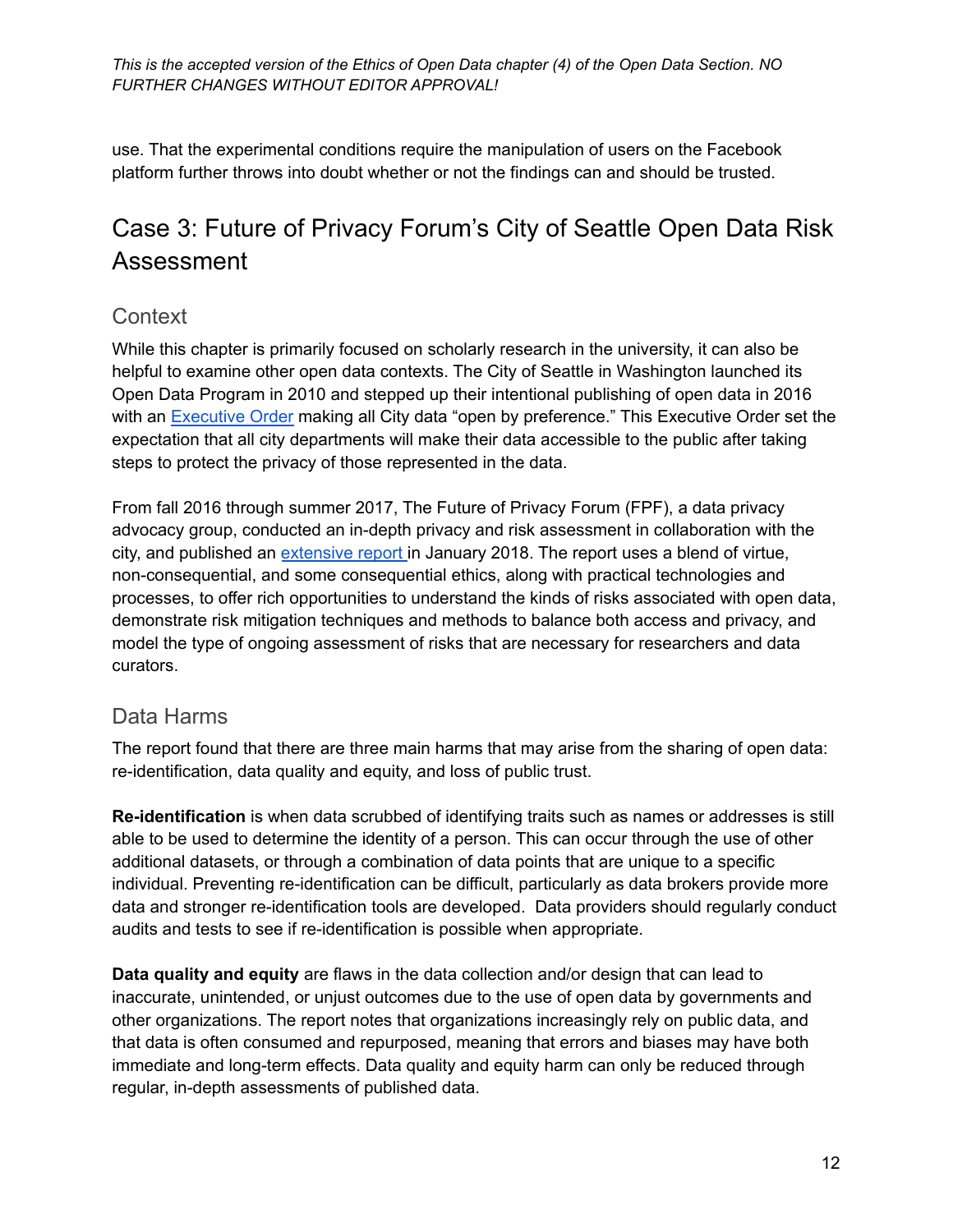**Public trust** can be damaged when individuals feel their privacy has been violated, or that community expectations are disregarded or otherwise unmet. This can lead to lower participation or false data out of fear of harm caused by a lack of privacy or other protections. Public trust can be protected through clear communication to individuals affected about how data will be collected and shared, and what steps are taken to protect privacy.

### Practices and Process

The Future of Privacy Forum report investigated and scored a wide range of factors in the way the City of Seattle handled their open data pipeline across six domains: privacy leadership and program management, benefit-risk assessment, de-identification tools and strategies, data quality, equity and fairness, and transparency and public engagement. In doing so, they raised a number of details worth highlighting:

#### Post-Publication Review

The report gave the City credit for having a fully documented and implemented pre-publication benefit-risk assessment at the time of the review, but found that these assessments weren't regularly reviewed after publication, and the City didn't have any implemented procedures that would trigger re-assessment.

### **Training**

People within different departments of the city have some privacy governance responsibilities, in addition to Open Data and Privacy programs in the IT department. There was also broad training, even for non-technical employees, to help them identify and understand privacy policies and potential failures. The report noted that this makes data more likely to be protected throughout the full lifecycle of collection, use, release, and disposal.

#### Social Equity

The City has an established Race and Social Justice [Initiative](https://www.seattle.gov/rsji) program dedicated to eliminating racial disparities in Seattle, and the report noted that the Open Data Program has committed to releasing open datasets that help with promoting positive RSJI outcomes. While the report does not detail how these programs may work together, it is essential to keep in mind that marginalized communities face greater risks from open data privacy breaches and algorithmic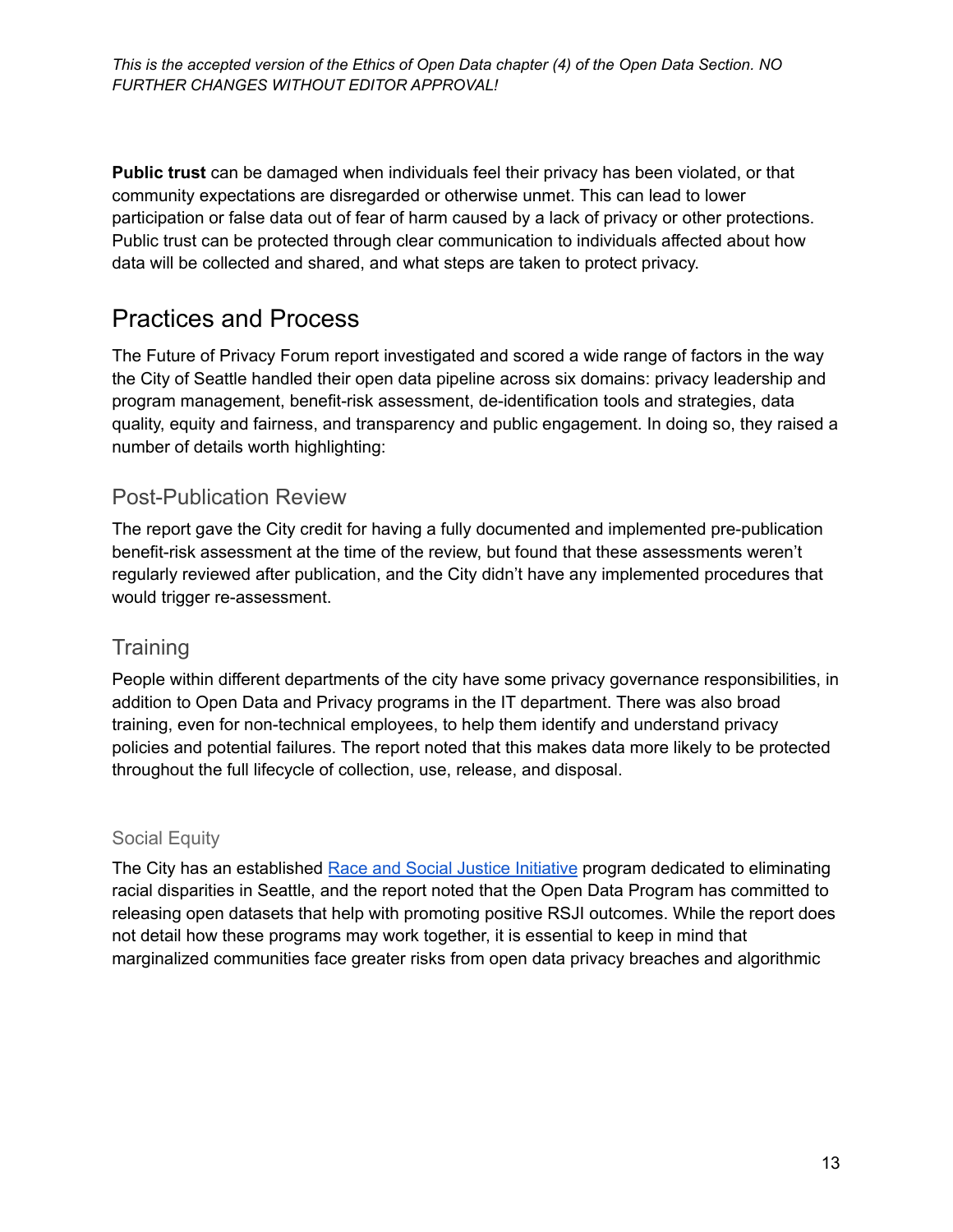decision-making<sup>18</sup>. The inclusion of programs like this, or other experts or specialists can greatly mitigate data harms.

#### Outreach and Feedback

The report notes that there is a significant amount of community outreach, including social media, public hackathons, presentations to community groups, and community design workshops, many of which were hosted by local community groups, businesses, and academic institutions. In addition to fostering awareness and use of the available data, this also helps to identify errors or gaps in the dataset. The report did also note that the City has not expended much effort to provide notification to the community about data collection or the possibility of the data being released openly, outside of the Privacy Statement.

#### Benefit-Risk Analysis

The city has used a benefit-risk analysis to determine if and how datasets should be shared. This assessment isn't available in the report, but FPF recommended they conduct the assessment yearly for each dataset, and provided an example for future use. Using 5 point scales of "Very Low Likelihood" to "Very High Likelihood" of occurrence and "Very Low Impact" to "Very High Impact" of foreseeable risks, the model benefit-risk analysis provided by the FPF asks that the city:

- Evaluate the information the dataset contains
	- $\circ$  Evaluate any data that may be identifiable, including limiting indirect identifiers, sensitive attributes, and data that is difficult to de-identify
	- Consider how linkable the information in the dataset is to others
	- Consider how the data was obtained to determine accuracy and if publishing would violate any trust
- Evaluate the benefits associated with releasing the dataset
	- Determining which communities will likely use the data and the likelihood and impact of foreseeable benefits
- Evaluate the risks associated with releasing the dataset
	- Consider the foreseeable privacy risks of the dataset, including the impact of re-identification and false re-identification on individuals and the City
	- Consider the foreseeable risks regarding the data quality and equity, including how it may reinforce biases, adverse or discriminatory impacts, and unequal distribution of harm
	- Determine if public trust would be harmed due to public backlash, individuals' or communities' shock or surprise about being included, chilling effect on business or communities, or reveal nonpublic information about an agency's operations

 $18$  There is a rapidly increasing body of work in this area, most notably, Noble, Safiya Umoja (2018), *Algorithms of Oppression*, NYU Press, New York, NY, Hoffmann, Anna Lauren (2019) "Where fairness fails: data, algorithms, and the limits of antidiscrimination discourse", Information, Communication & Society, 22:7, 900-915, DOI:10.1080/1369118X.2019.1573912, and Eubanks, Virginia (2017) *Automating Inequality: How High-Tech Tools Profile, Police and Punish the Poor*, St Martin's Press, New York, NY.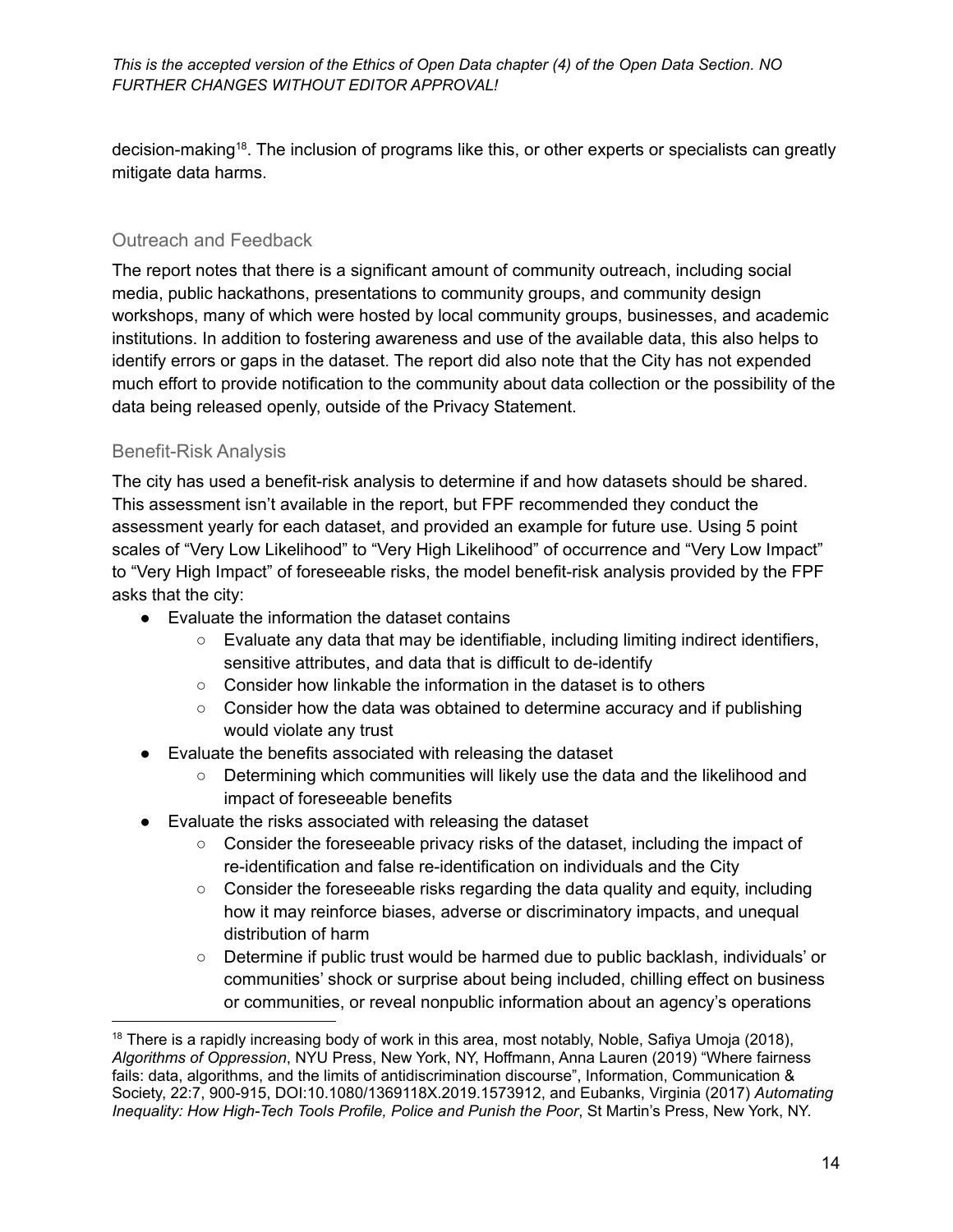The scores are then tabulated for each dataset to determine if it should be open, have limited access, if the city should conduct additional screening, or if it should not be published. Finally, countervailing factors that may justify releasing a dataset openly regardless of privacy risk are evaluated and taken into consideration.

The Future of Privacy Forum report and risk assessment methodology provide an excellent model for the types of evaluations and assessments open data providers must routinely perform in order to protect the privacy of human subjects and reduce the potential for inequitable outcomes from their work. While there are certainly differences in terms of accountability, legal requirements, and data production and publication between civic data and scholarly research data, this process serves as a model for anyone participating in the collection and curation of open data.

# <span id="page-14-0"></span>Emerging Issues in Open Data Ethics

In the concluding section of this chapter we point to future directions and emerging issues related to the curation, use, and library services around open data. We mention briefly two areas where increased access to data poses challenges to ethical data use: privacy and data responsibility.

### <span id="page-14-1"></span>**Privacy**

One of the inherent tensions in data access is protecting privacy and providing unfettered opportunities for meaningful reuse. A number of privacy preserving techniques for releasing data are beginning to see real world implementations. For example, census data collected by the USA provides some of the most valuable demographic open data used by researchers. The 2020 Census will be accessible to researchers through the use of a privacy preservation technique called 'differential privacy' - which allows for computation against data without actually obtaining or storing data on local machines. <sup>19</sup> This is the first and by far the broadest implementation of differential privacy for open data, and time will tell if this is an effective method for protecting sensitive data from harmful reuse. Data trusts are also emerging as a sociotechnical intervention for effectively sharing public and private sector data for research purposes.<sup>20</sup> Data trusts rely on third party intermediaries storing and governing access to data based on researcher credentials. The data trust model is yet to be implemented at scale, but promising experiments such as the University of Washington's [Transportation](https://www.uwtdc.org/) Data [Collaborative](https://www.uwtdc.org/)—hosting rideshare, bikeshare, and transportation data from municipal bus service providers—are at early stages of development. Additionally many data repositories are offering

<sup>19</sup> Alexandra Wood, Micah Altman, Aaron Bembenek, Mark Bun, Marco Gaboardi, James Honaker, Kobbi Nissim, David R. O'Brien, Thomas Steinke, and Salil Vadhan. "Differential privacy: A primer for a non-technical audience." *Vand. J. Ent. & Tech. L.* 21 (2018): 209.

 $20$  Kieron O'Hara, "Data trusts: Ethics, architecture and governance for trustworthy data stewardship," 2019, https://eprints.soton.ac.uk/428276/1/WSI\_White\_Paper\_1.pdf.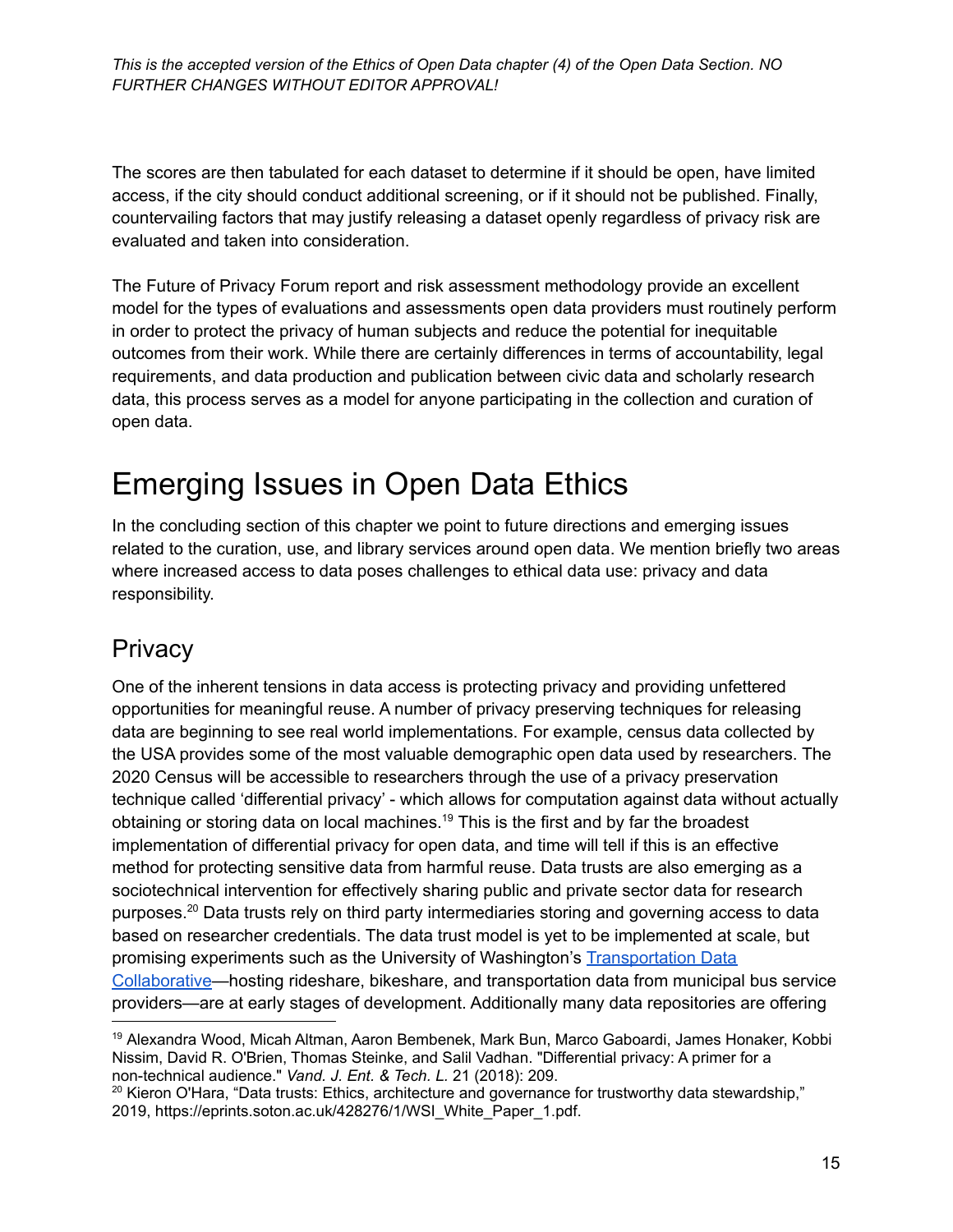increased service to help researchers adhere to data sharing requirements and simultaneously protect human participants. ICPSR for example offers a "researcher passport" that credentials users through a screening process that allows for graduated access to restricted data.<sup>21</sup> Similarly the Qualitative Data Repository offers services and protocols for researchers managing privacy sensitive information about human subjects.<sup>22</sup>

While many challenges remain, each of these advances in technology and the curation of open data attempt to provide a way for access to be enhanced while minimizing risk to the rights and expectations of research subjects.

### <span id="page-15-0"></span>Data Responsibility

Increasingly data about vulnerable populations are used to advance policy agendas and advocacy positions. These data are some of the most fraught and complicated resources that require strict safeguards and community protocols for responsible use. The US [Indigenous](https://usindigenousdata.org/) Data [Sovereignty](https://usindigenousdata.org/) Network, for example, is an organization dedicated to advancing the governance of indigenous data. US IDSN prompted indigenous data sovereignty, which is defined as "the right of a nation to govern the collection, ownership, and application of its own data." Technological advances for respecting and promoting data sovereignty are emergent, but not without precedent. The Exchange for Local Observations and Knowledge of the Arctic (ELOKA) project is one of the earliest and most advanced examples of community-informed data collection policies and local data storage which respects indigenous communities contributions to and ownership of data.<sup>23</sup> More conceptually, in 2020 D'Ignazio and Klein published Data Feminism, a work extolling the virtues of data protection through the lens of care-work.<sup>24</sup> This book provides a logic for operating from and with primary concern for data subjects through the rejection of traditional collection paradigms, as well as analysis techniques which often gloss over the positionality of research subjects.

# <span id="page-15-1"></span>Implications for Information Professionals

Information professionals should keep data ethics at the core of their research data management services. There is never a bad time to remind community members to be thinking

<sup>&</sup>lt;sup>22</sup> Sebastian Karcher, Dessislava Kirilova, and Nicholas Weber, "Beyond the Matrix: Repository Services <sup>21</sup> Margaret C. Levenstein, Allison R. B., Tyler and Johanna Bleckman, "The Researcher Passport: Improving Data Access and Confidentiality Protection," 2018. http://hdl.handle.net/2027.42/143808.

for Qualitative Data," *IFLA Journal* 42, no. 4 (December 2016): <https://doi.org/10.1177/0340035216672870>. ; Karcher, S., & Weber, N. (2019). Annotation for transparent

inquiry: Transparent data and analysis for qualitative research. *IASSIST Quarterly*, *43*(2). https://doi.org/10.29173/iq959

<sup>&</sup>lt;sup>23</sup> Peter Pulsifer, Shari Gearheard, Henry P. Huntington, Mark A. Parsons, Christopher McNeave and Heidi S. McCann, "The role of data management in engaging communities in Arctic research: overview of the Exchange for Local Observations and Knowledge of the Arctic (ELOKA)," *Polar Geography* 35 (2012): https://doi.org/10.1080/1088937X.2012.708364.

<sup>24</sup> Catherine D'Ignazio and Lauren F. Klein, *Data Feminism*. (Boston:MIT Press, 2020).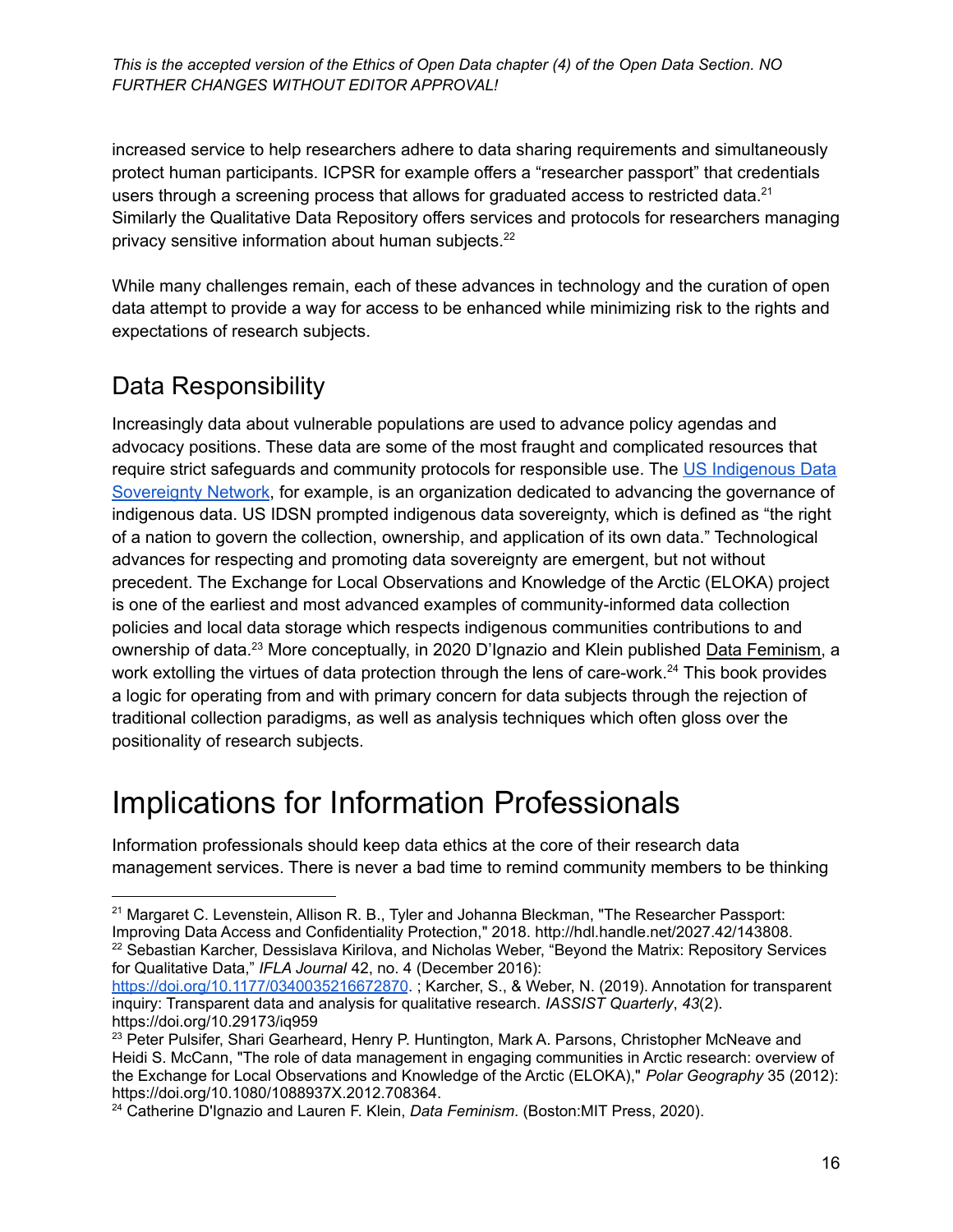about the ethics of their research! Ethical data collection, storage, and access should be integrated into scholarly communication and data curation instruction. Developing strong working relationships and open lines of communication with subject librarians (particularly in areas with a lot of sensitive or personally identifiable information like health and social science) can also help to integrate ethical research and data practices throughout the institution. Data management consultations are another good time to discuss ethics with researchers—while discussing data management plans, information professionals can help to create ethical data practices at the start of a research project. Of course, not all researchers prioritize ethics or consult early on data management, so information professionals who deposit or ingest research materials into an institutional repository can also serve as the final line of protection before sensitive material gets published.

One other space where data ethics comes into play for information professionals is in crafting data collection policies for their own institutions. Libraries are increasingly collecting and using data, or are providing data to vendors through licensing and access agreements. While this is rarely *open* data, many large library vendors aggregate data from many different places to sell to third parties like marketing firms or law enforcement.<sup>25</sup> The Digital Library Federation's Privacy and Ethics in [Technology](https://wiki.diglib.org/Privacy_and_Ethics_in_Technology) Working Group is one notable group working to better understand how patron data is being used, and to better equip librarians to protect patron privacy. The group has produced a number of valuable resources, including "A [Practical](https://osf.io/v2c3m/) Guide to Performing a Library User Data Risk [Assessment](https://osf.io/v2c3m/) in Library-Built Systems" and "[Ethics](https://osf.io/xfkz6/) in [Research](https://osf.io/xfkz6/) Use of Library Patron Data: Glossary and Explainer."<sup>26</sup>

# <span id="page-16-0"></span>**Conclusion**

In this chapter we have reviewed three ethical positions from which data curators, scholarly communications librarians, and researchers often operate: virtue, consequential, and non-consequential (or deontological). In practice, these ethical decision-making frameworks often intersect—requiring careful attention to not just the moral imperative of protecting harm but also attempting to build technologies and services which can create a greater research good. Through three case studies we have attempted to make clear how ethical decisions complicate the way data is made accessible and are used for research purposes. By describing what is at stake when ethical decisions are faced by stewards of data we believe there is an opportunity to continue improving not only the openness of data, but the moral grounds upon which such

<sup>25</sup> Sarah Lamdan," Librarianship at the Crossroads of ICE Surveillance," *In the Library with the Lead Pipe*, 2019: <http://www.inthelibrarywiththeleadpipe.org/2019/ice-surveillance/> & SPARC 2021 [https://sparcopen.org/news/2021/addressing-the-alarming-systems-of-surveillance-built-by-library-vendor](https://sparcopen.org/news/2021/addressing-the-alarming-systems-of-surveillance-built-by-library-vendors/) [s/](https://sparcopen.org/news/2021/addressing-the-alarming-systems-of-surveillance-built-by-library-vendors/)

<sup>&</sup>lt;sup>26</sup> Kristin Briney, Becky Yoose, John Mark Ockerbloom, and Shea Swauger, "A Practical Guide to Performing a Library User Data Risk Assessment in Library-Built Systems," Digital Library Federation, May 2020, <http://doi.org/10.17605/OSF.IO/V2C3M>; Andrew D. Asher, Kristin A Briney, Gabriel J Gardner, Lisa J Hinchliffe, Bethany Nowviskie, Dorothea Salo, and Yasmeen Shorish, "Ethics in Research Use of Library Patron Data: Glossary and Explainer," Digital Library Federation. Dec 13 2018, doi:10.17605/OSF.IO/XFKZ6.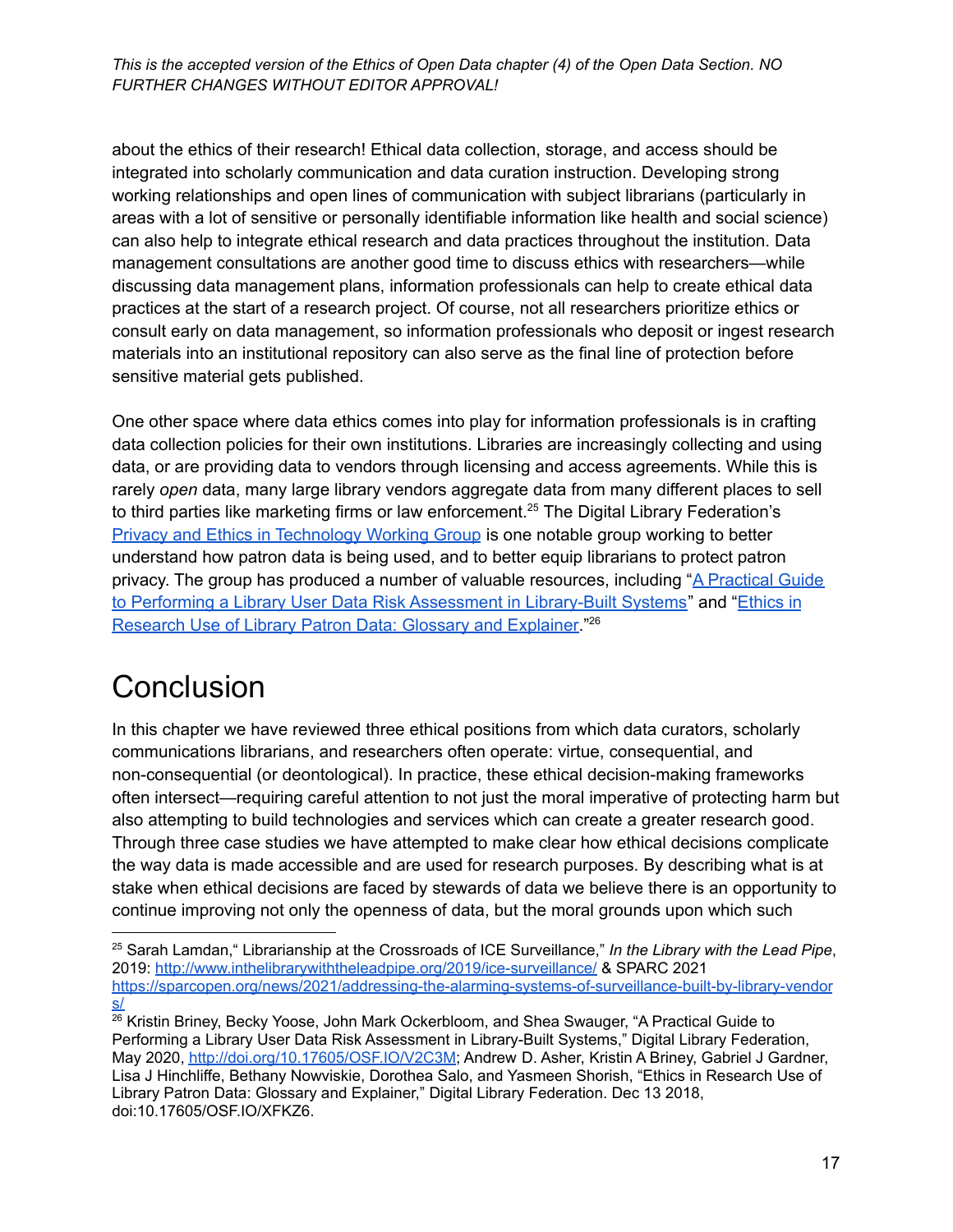decisions are made by individuals and institutions engaged in promoting open research practices.

# <span id="page-17-0"></span>Works Cited

1. Alexander, Larry and Michael Moore. "Deontological Ethics." *The Stanford Encyclopedia of Philosophy* (Winter 2020 Edition), Edward N. Zalta (ed.). <https://plato.stanford.edu/archives/win2020/entries/ethics-deontological>.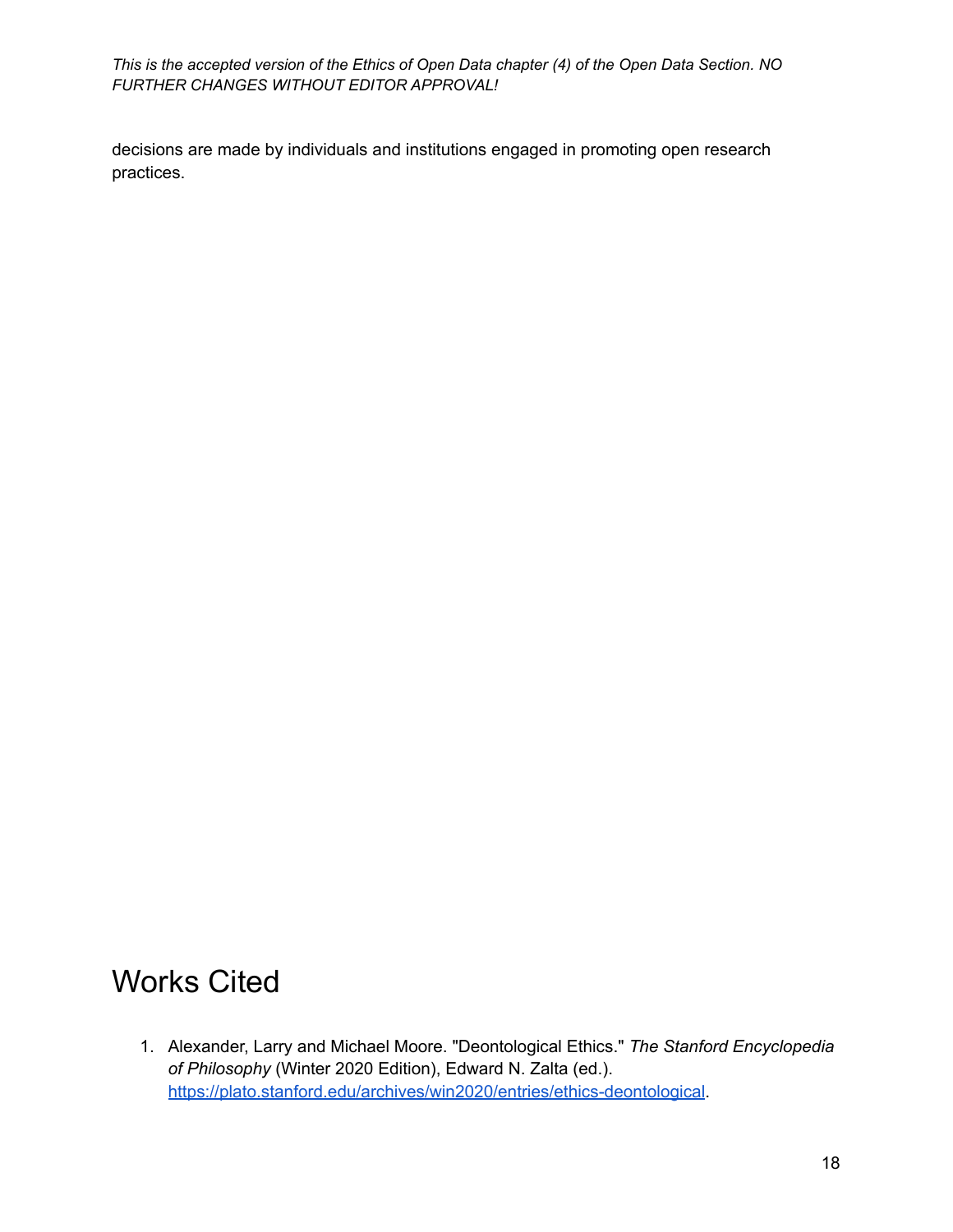- 2. Asher, Andrew D., Kristin A Briney, Gabriel J Gardner, Lisa J Hinchliffe, Bethany Nowviskie, Dorothea Salo, and Yasmeen Shorish. "Ethics in Research Use of Library Patron Data: Glossary and Explainer." Digital Library Federation. Dec 13, 2018. doi:10.17605/OSF.IO/XFKZ6.
- 3. Briney, Kristin, Becky Yoose, John Mark Ockerbloom, and Shea Swauger. "A Practical Guide to Performing a Library User Data Risk Assessment in Library-Built Systems." Digital Library Federation, May 2020. <http://doi.org/10.17605/OSF.IO/V2C3M>
- 4. Burns, Stuart A.. "Evolutionary pragmatism, a discourse on a modern philosophy for the 21st century." *The purpose of ethics* (2012). *<http://www3.sympatico.ca/saburns/index.htm>*
- 5. Christensen, Garret, Allan Dafoe, Edward Miguel, Don A. Moore, and Andrew K. Rose. "A Study of the Impact of Data Sharing on Article Citations Using Journal Policies as a Natural Experiment." *PLOS ONE* 14, no. 12 (December 18, 2019): e0225883. [https://doi.org/10.1371/journal.pone.0225883.](https://doi.org/10.1371/journal.pone.0225883)
- 6. Colavizza, Giovanni, Iain Hrynaszkiewicz, Isla Staden, Kirstie Whitaker, and Barbara McGillivray. "The Citation Advantage of Linking Publications to Research Data." *PLOS ONE* 15, no. 4 (April 22, 2020): e0230416. [https://doi.org/10.1371/journal.pone.0230416.](https://doi.org/10.1371/journal.pone.0230416)
- 7. D'Ignazio, Catherine and Lauren F. Klein. Data feminism. Boston:MIT Press, 2020.
- 8. Davies, Tim, and Zainab Bawa. 2012. "The Promises and Perils of Open Government Data (OGD)". *The Journal of Community Informatics* 8 (2). [http://ci-journal.net/index.php/ciej/article/view/929.](http://ci-journal.net/index.php/ciej/article/view/929)
- 9. Future of Privacy Forum. *City of Seattle Open Data Risk Assessment - Final Report*. (2018). [http://www.seattle.gov/Documents/Departments/SeattleIT/DigitalEngagement/OpenData/](http://www.seattle.gov/Documents/Departments/SeattleIT/DigitalEngagement/OpenData/FPF-Open-Data-Risk-Assessment-for-City-of-Seattle.pdf)

[FPF-Open-Data-Risk-Assessment-for-City-of-Seattle.pdf.](http://www.seattle.gov/Documents/Departments/SeattleIT/DigitalEngagement/OpenData/FPF-Open-Data-Risk-Assessment-for-City-of-Seattle.pdf)

- 10. Goffman, Alice. On the run: Fugitive life in an American city. New York:Picador, 2015.
- 11. Hallinan, Blake, Jed R Brubaker, and Casey Fiesler. "Unexpected Expectations: Public Reaction to the Facebook Emotional Contagion Study." *New Media & Society* 22, no. 6 (June 2020): 1076–94. <https://doi.org/10.1177/1461444819876944>.
- 12. Hursthouse, Rosalind and Glen Pettigrove. "Virtue Ethics." *The Stanford Encyclopedia of Philosophy* (Winter 2018 Edition), Edward N. Zalta (ed.). [https://plato.stanford.edu/archives/win2018/entries/ethics-virtue](https://plato.stanford.edu/archives/win2018/entries/ethics-virtue/).
- 13. Janssen, Marijn, Yannis Charalabidis and Anneke Zuiderwijk. "Benefits, adoption barriers and myths of open data and open government." Information systems management 29:4 (2012): 258-268. [https://doi.org/10.1080/10580530.2012.716740.](https://doi.org/10.1080/10580530.2012.716740)
- 14. Karcher, Sebastian, Dessislava Kirilova, and Nicholas Weber. "Beyond the Matrix: Repository Services for Qualitative Data." *IFLA Journal* 42, no. 4 (December 2016): 292–302. <https://doi.org/10.1177/0340035216672870>.
- 15. Karcher, S., & Weber, N. (2019). Annotation for transparent inquiry: Transparent data and analysis for qualitative research. *IASSIST Quarterly*, *43*(2). <https://doi.org/10.29173/iq959>
- 16. Kramer, Adam D., Jamie E. Guillory and Jeffrey T. Hancock. "Experimental evidence of massive-scale emotional contagion through social networks." *Proceedings of the National Academy of Sciences* 111 (2014): 8788-8790. [https://doi.org/10.1073/pnas.1320040111.](https://doi.org/10.1073/pnas.1320040111)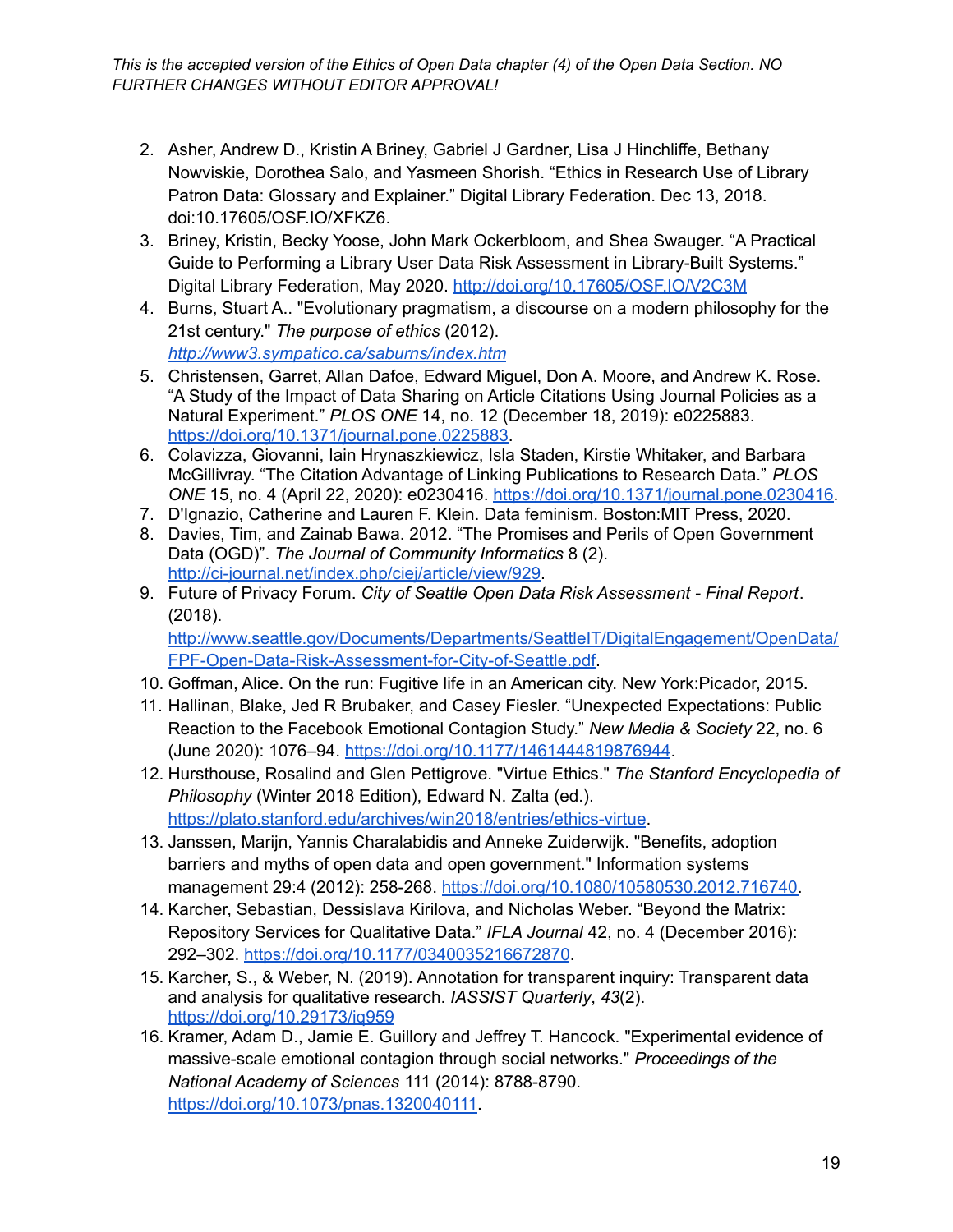- 17. LaFrance, Adrienne. "Even the Editor of Facebook's Mood Study Thought It Was Creepy." The Atlantic. 2014.
- 18. Lamdan, Sarah. "Librarianship at the Crossroads of ICE Surveillance." *In the Library with the Lead Pipe*. 2019: [http://www.inthelibrarywiththeleadpipe.org/2019/ice-surveillance/.](http://www.inthelibrarywiththeleadpipe.org/2019/ice-surveillance/)
- 19. Levenstein, Margaret C., Allison R. B., Tyler and Johanna Bleckman. "The Researcher Passport: Improving Data Access and Confidentiality Protection." 2018. <http://hdl.handle.net/2027.42/143808>.
- 20. Lubet, Steven. *Interrogating ethnography: Why evidence matters*. New York:Oxford University Press, 2018.
- 21. Mozersky, Jessica, Heidi Walsh, Meredith Parsons, Tristan McIntosh, Kari Baldwin and James M. DuBois. "Are we ready to share qualitative research data? Knowledge and preparedness among qualitative researchers, IRB Members, and data repository curators." IASSIST Quarterly 43(4):952 (2020). [https://doi.org/10.29173/iq952.](https://doi.org/10.29173/iq952)
- 22. O'Hara, Kieron. Data trusts: Ethics, architecture and governance for trustworthy data stewardship, 2019. [https://eprints.soton.ac.uk/428276/1/WSI\\_White\\_Paper\\_1.pdf.](https://eprints.soton.ac.uk/428276/1/WSI_White_Paper_1.pdf)
- 23. Perrier, Laure, Erik Blondal and Heather MacDonald. "The views, perspectives, and experiences of academic researchers with data sharing and reuse: A meta-synthesis." *PLOS ONE* 15(6): e0229182 (2020). [https://doi.org/10.1371/journal.pone.0229182.](https://doi.org/10.1371/journal.pone.0229182)
- 24. Wood, Alexandra, Micah Altman, Aaron Bembenek, Mark Bun, Marco Gaboardi, James Honaker, Kobbi Nissim, David R. O'Brien, Thomas Steinke, and Salil Vadhan. "Differential privacy: A primer for a non-technical audience." *Vand. J. Ent. & Tech. L.* 21 (2018): 209.
- 25. Piwowar, Heather A. and Todd J. Vision. "Data reuse and the open data citation advantage." PeerJ (2013): e175, [https://dx.doi.org/10.7717/peerj.175.](https://dx.doi.org/10.7717/peerj.175)
- 26. Pulsifer, Peter, Shari Gearheard, Henry P. Huntington, Mark A. Parsons, Christopher McNeave and Heidi S. McCann. "The role of data management in engaging communities in Arctic research: overview of the Exchange for Local Observations and Knowledge of the Arctic (ELOKA)." *Polar Geography* 35 (2012): 271-290, [https://doi.org/10.1080/1088937X.2012.708364.](https://doi.org/10.1080/1088937X.2012.708364)
- 27. Recuber, Timothy. "From Obedience to Contagion: Discourses of Power in Milgram, Zimbardo, and the Facebook Experiment." *Research Ethics* 12, no. 1 (January 2016): 44–54. <https://doi.org/10.1177/1747016115579533>.
- 28. Reyes, Victoria. "Three Models of Transparency in Ethnographic Research: Naming Places, Naming People, and Sharing Data." *Ethnography* 19, no. 2 (June 2018): 204–26. [https://doi.org/10.1177/1466138117733754.](https://doi.org/10.1177/1466138117733754)
- 29. Sinnott-Armstrong, Walter. "Consequentialism." *The Stanford Encyclopedia of Philosophy* (Summer 2019 Edition), Edward N. Zalta (ed.). <https://plato.stanford.edu/archives/sum2019/entries/consequentialism>.
- 30. Selinger, Evan, and Woodrow Hartzog. "Facebook's Emotional Contagion Study and the Ethical Problem of Co-Opted Identity in Mediated Environments Where Users Lack Control." *Research Ethics* 12, no. 1 (January 2016): 35–43. [https://doi.org/10.1177/1747016115579531.](https://doi.org/10.1177/1747016115579531)